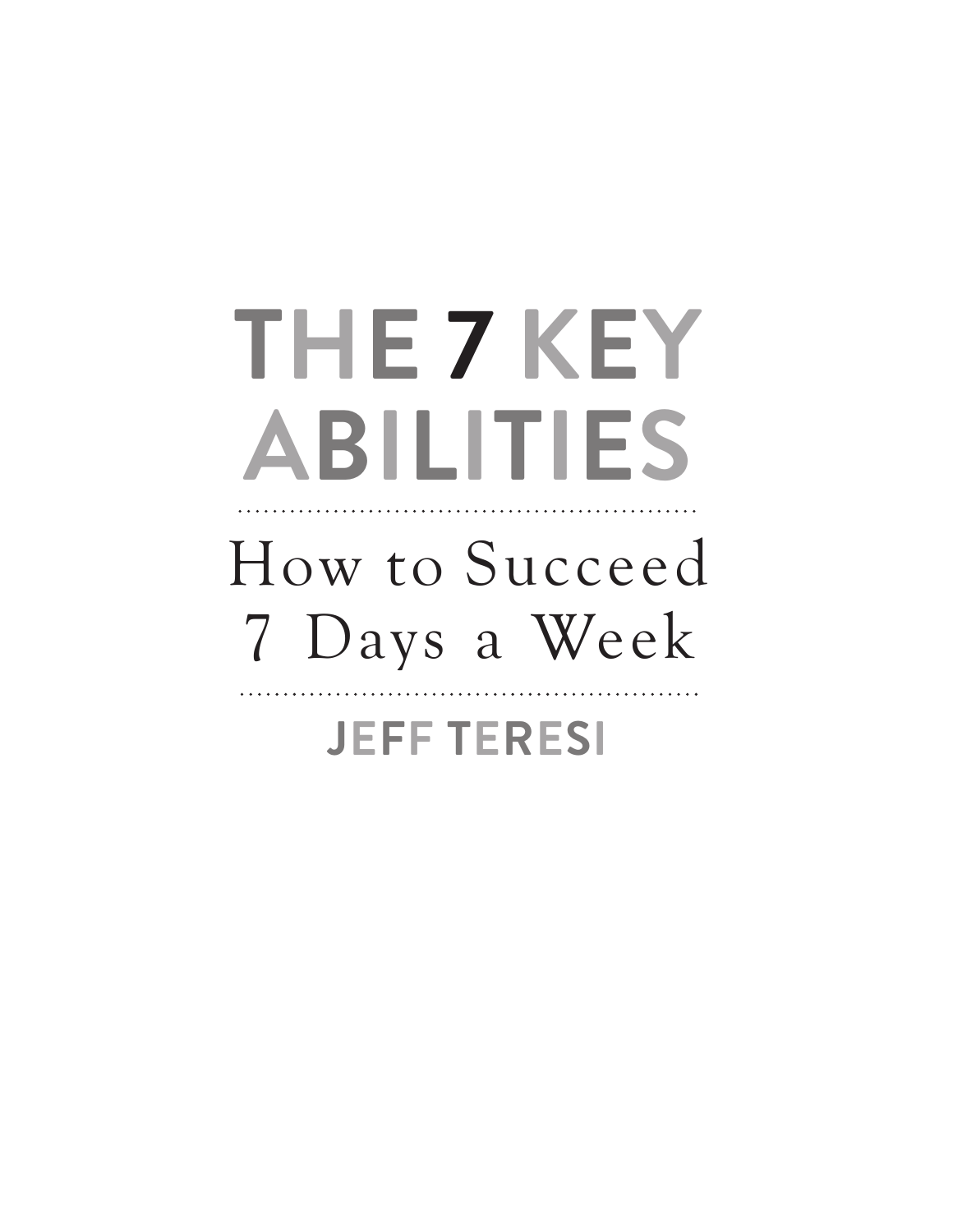THE 7 KEY ABILITIES Copyright © 2019 Jeff Teresi

Published by Grateful Pages Press www.JeffTeresi.com

All rights reserved. No part of this book may be reproduced or transmitted in any form without written permission from the publisher, except by reviewers who may quote brief excerpts in connection with a review.

ISBN: 978-0-578-47625-4

Cover and interior design by Domini Dragoone Front cover photos: onairjiw, Pictac, Jules\_Kitano | iStock.com Printed in the United States of America

9 8 7 6 5 4 3 2 1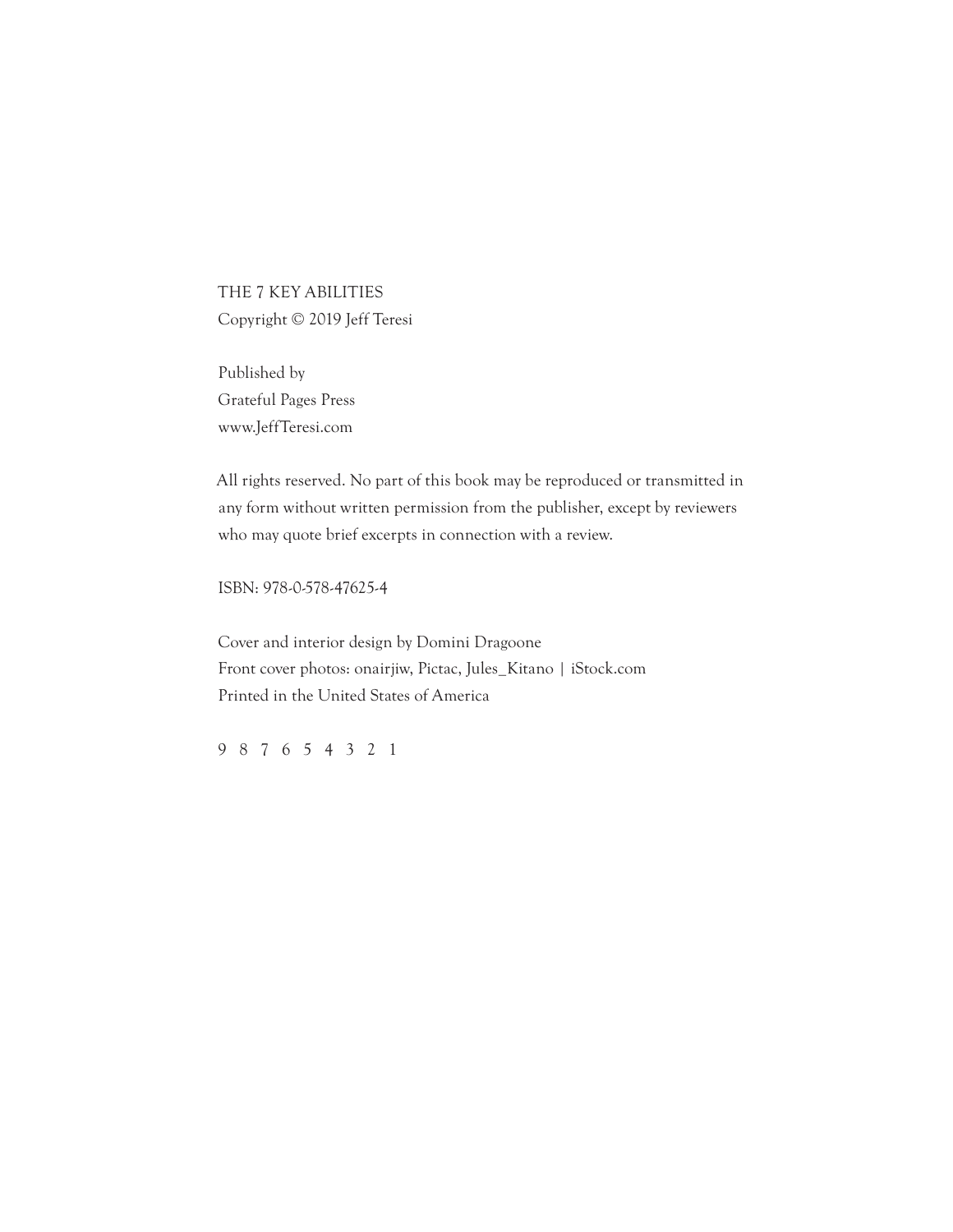For Jess, my favorite.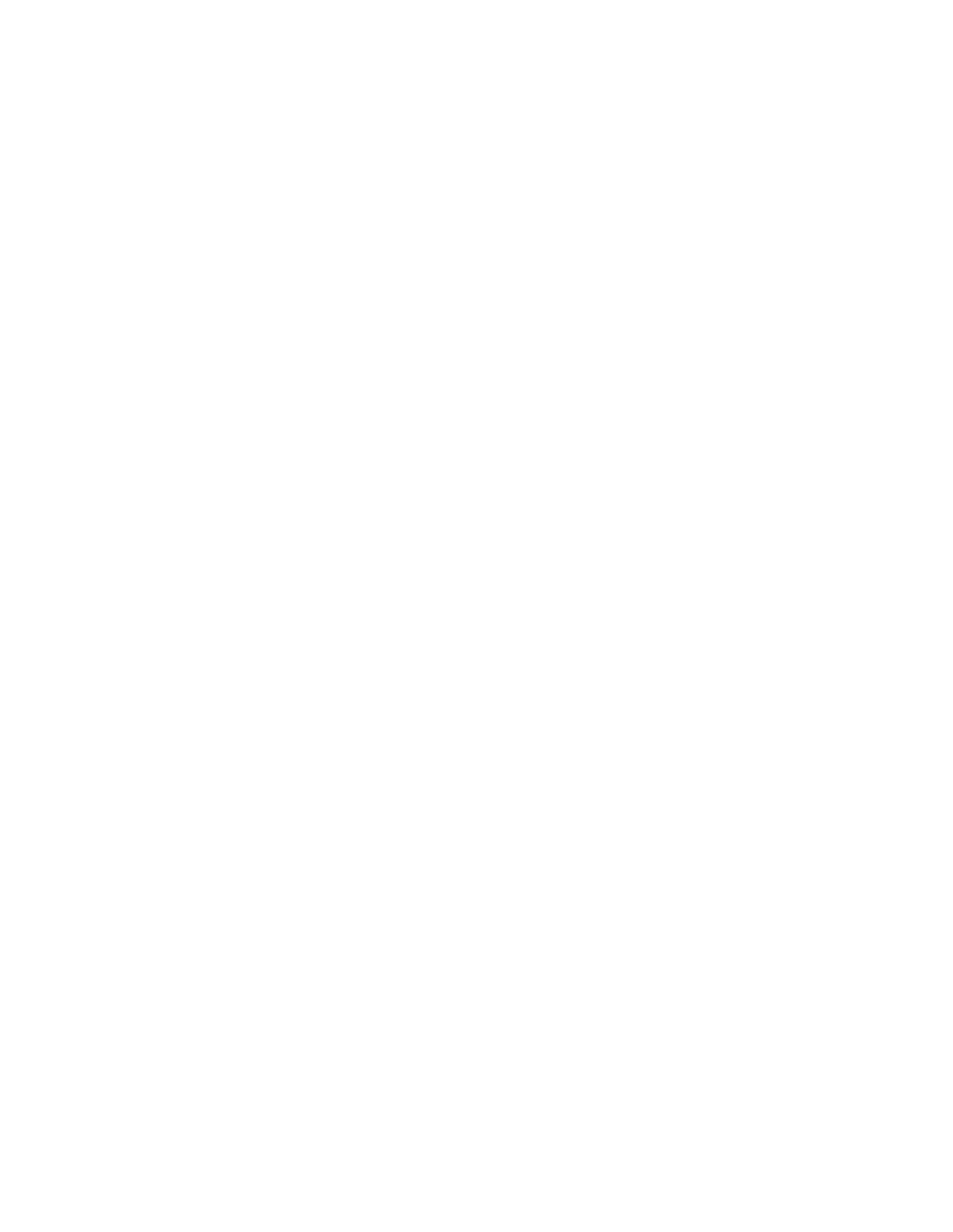## Contents

### **PART 1: THANKABILITY**

## **PART 2: THINKABILITY**

## **PART 3: LINKABILITY**

## **PART 4: BLOCKABILITY**

| 15. Protecting Priorities: The Time-Blocked Schedule (TBS)  108 |  |
|-----------------------------------------------------------------|--|

## **PART 5: BREATHABILITY**

| 17. Give Yourself Rooms to Breathe: Survey Your Surroundings  142 |  |
|-------------------------------------------------------------------|--|
|                                                                   |  |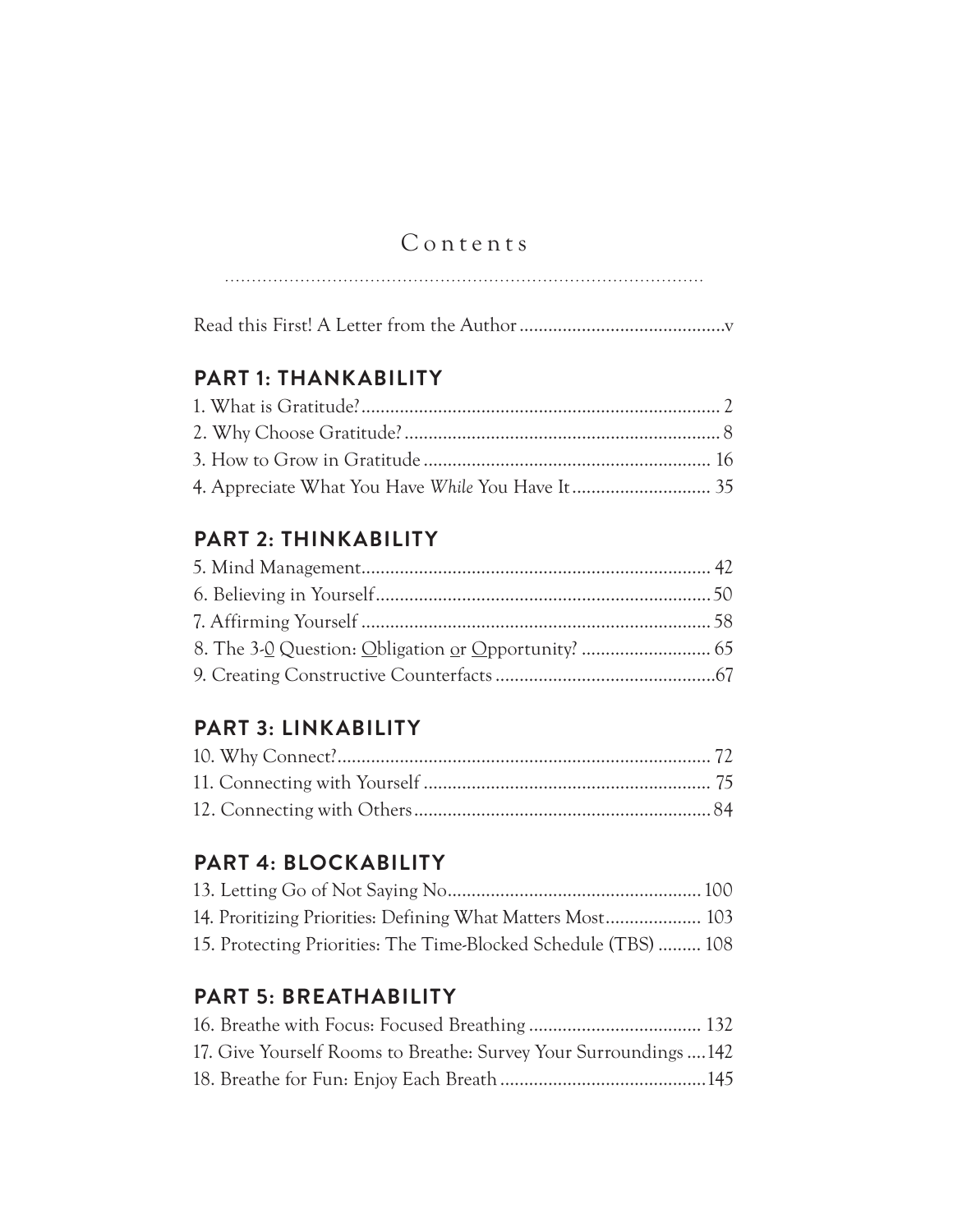## **PART 6: GROWABILITY**

| 21. Choice Growth: Instilling a Growth Mindset 159 |  |
|----------------------------------------------------|--|

## **PART 7: SHOWABILITY**

| Appendix: |  |
|-----------|--|
|           |  |
|           |  |
|           |  |
|           |  |
|           |  |
|           |  |
|           |  |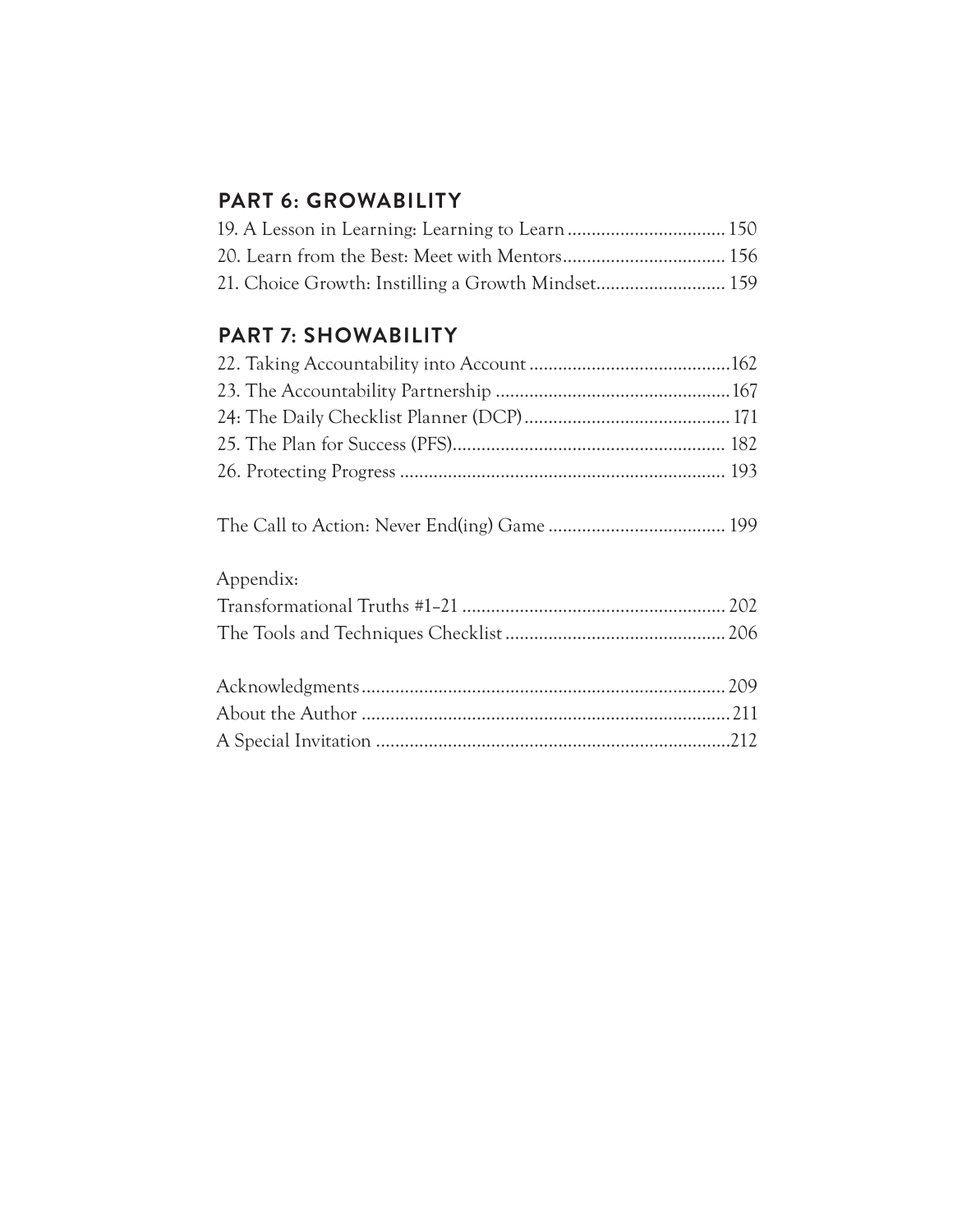### Read This First! A Letter From the Author

There are as many ways to define "it" as there are people. But we all want it. We all crave it. We all hope for it . . . yet for most people, it seems to remain forever elusive and just out of reach. What is "it"? Success. To succeed. To be successful!

As the title of this book suggests, everyone needs a few key abilities to obtain success—seven, to be exact. The good news is that these abilities are available to us all. These are skills everyone is capable of learning and applying, including you. In fact, one of the skills you'll learn about in the coming pages is learning how to best apply what you have learned. Stay tuned!

But I digress . . . Hi! My name is Jeff, and I was born with three thumbs. Great icebreaker, don't ya think? Well, it's true, and it's nice to meet you! I know how awkward it can be meeting someone for the very first time. Wondering if you look all right, worried your breath might smell (which is silly, because only your nose can do that!), not quite sure what to say, and not wanting to sound foolish. I totally get it—first impressions can be scary. So, let me dispel your worries so that we can fully engage during our time together. First off, you look great! Second of all, you smell wonderful! And lastly, I can't wait to hear what you have to say.

This is going to be FUN!

Now that we've gotten the pleasantries out of the way, let's get down to business. You may be wondering: *Is this book going to be worth my time?* To answer that as succinctly as possible, YES! As the author, I know I'm biased, but having been in sales for a good chunk of my life (almost two decades), I make it a point to not waste people's time. I know how valuable your time is! Thank you for sharing some of it with me.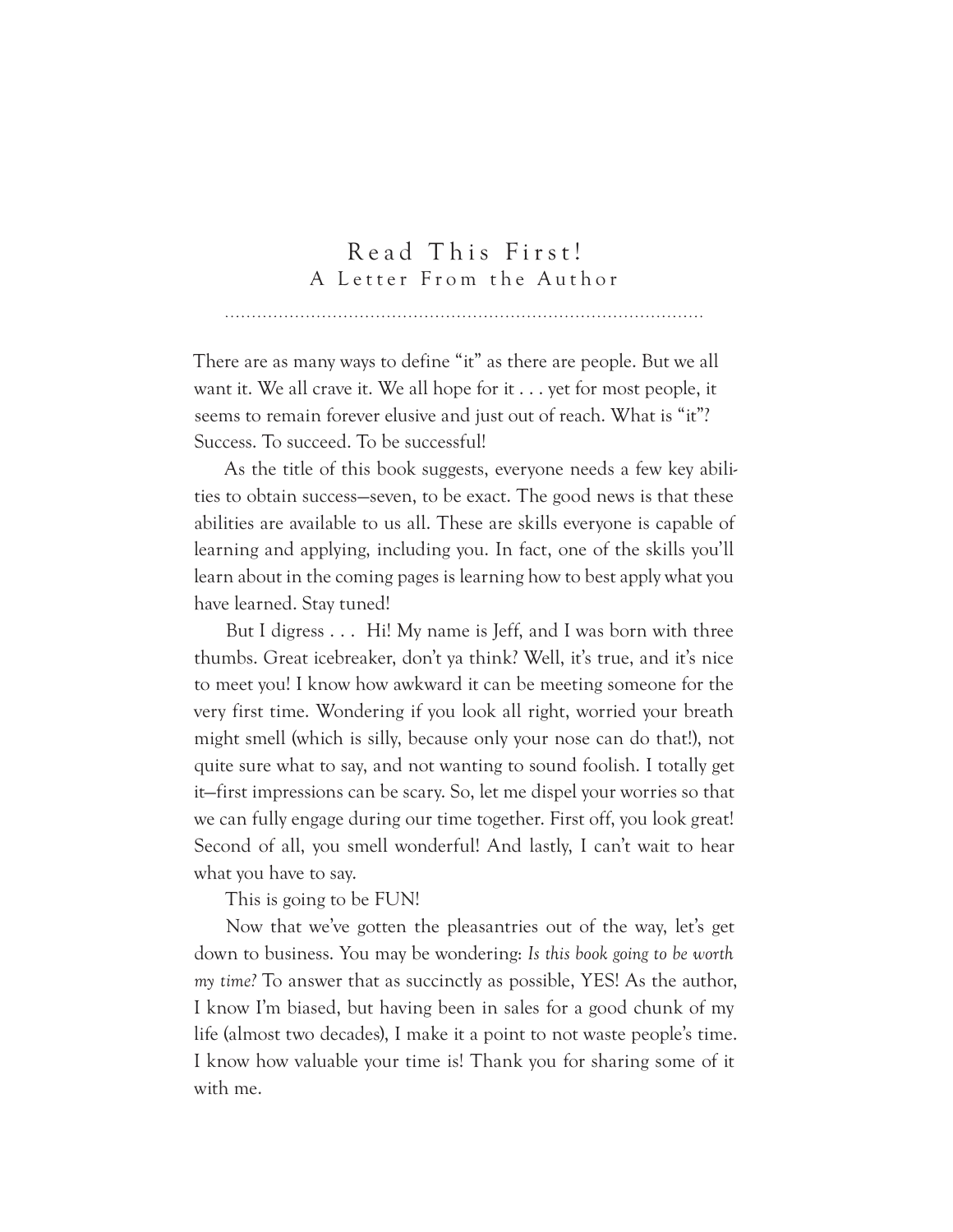Which leads me to my next point. Over the years, I've read a lot of books filled with lots of fluff. This is not one of those books. None of my aspirations include writing a book that's long and drawn-out. I do, however, want to write a book that's applicable, life-changing, and most importantly—inspiring. I see no reason why I can't do that in as few pages as possible. And if I can save some trees while I'm at it, why not, right!? (If you're reading a digital copy, ignore that last sentence. If this is *not* a digital copy, you can ignore *that* last sentence.)

On to my next point. This may come off as being a bit trite, but I don't mean to be. The point is this: it's no accident you were born. (I don't care what your parents say  $\mathcal{D} \dots$  It's no accident you picked up this book and are reading these very words at this very moment in time. And it will be no accident that once you begin developing the abilities and implementing the principles planted within these pages, you will immediately begin making the most out of more of your moments. In short, your moments will become more meaningful!

I know you have past pains, present problems, and countless concerns about the future. Who doesn't? It's healthy to acknowledge that. In fact, it would be *un*healthy not to. But we're not going to spend a ton of time focusing on those things. This book is about building a bigger, better life for yourself. It's about tapping into your full potential and having the time of your life in the process. It's about inspiring yourself to be an inspiration to others.

Before embarking on any journey, it always helps to have a game plan and to be prepared for things to come, even if that means being prepared to be surprised. So, what can you expect from reading this book?

You may experience radical life alternations and tectonic-sized paradigm shifts as I introduce you to concepts that will change the current trajectory of your so-called destiny. Did I go too far? Is my aim a smidgen too lofty? Oops . . . Sorry about that. I was just shooting for the right mix of enticement and intrigue to get you to read the next 200 or so pages. It's hard to contain how excited I am about the things we're going to cover*—*that is, *un*cover and *dis*cover*—*in the coming chapters. I'm going to challenge your thinking. I'm going to challenge you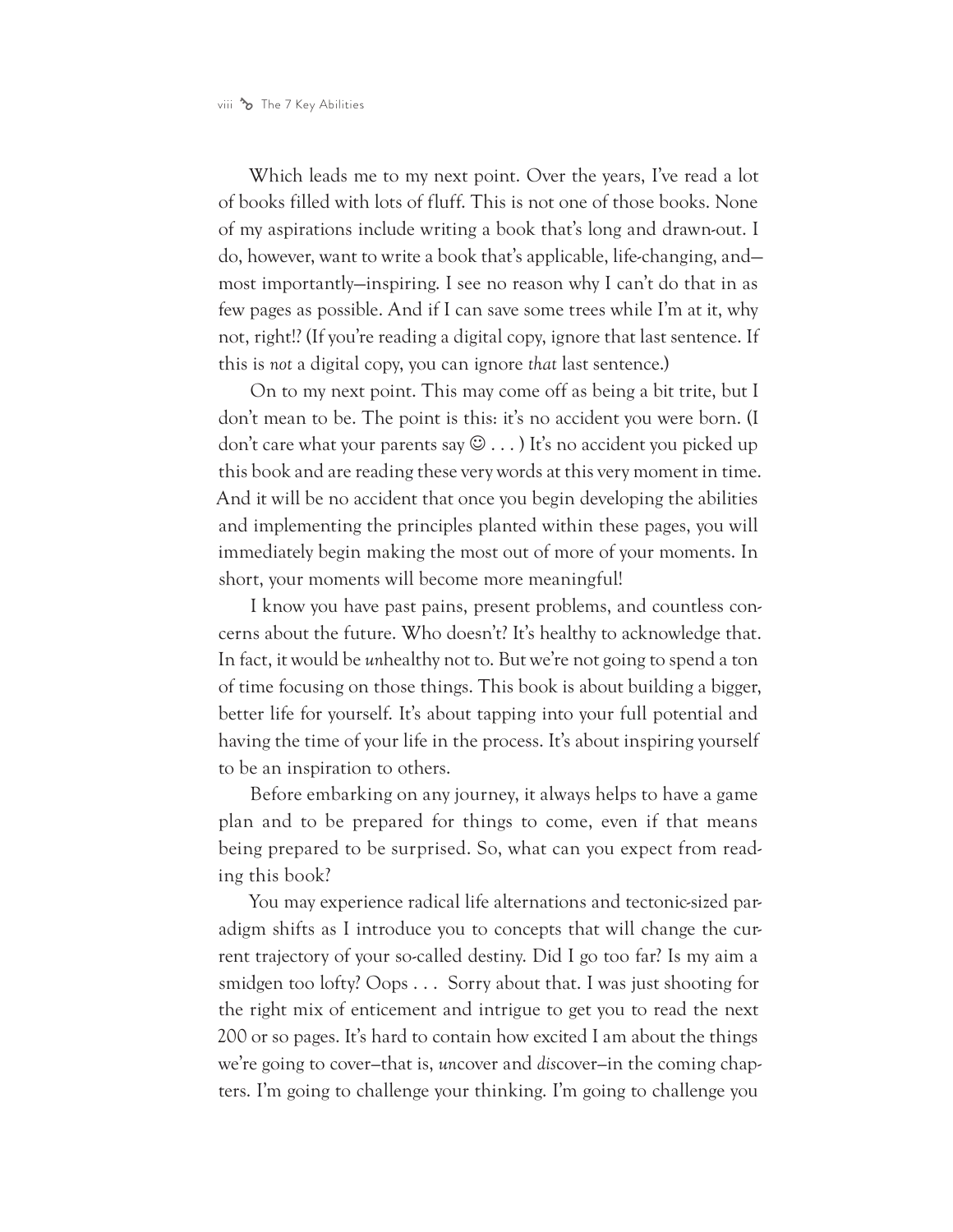to question what you think you know to be true. I'm going to ask questions you may have never been asked. All the while, I'm going to be as authentic as possible and ask you to do the same. There's no need to hide behind smokescreens here! Vulnerability can be a beautiful thing.

Together, we're going to cultivate and create an enhanced life for you, a life that's not only filled with but is overflowing with success. That in turn will lead to you helping others succeed.

**Warning:** While I normally limit my vocabulary to pre-existing words, I find it somewhat restricting. The result is that I occasionally have to take some literary liberties and make up words of my own. New words have to start somewhere, right?

Without further ado, allow me to introduce to you The 7 Key Abilities:

- **1. THANKABILITY:** Tapping into the profound power of continuous gratitude
- **2. THINKABILITY:** Becoming the master of your mind
- **3. LINKABILITY:** Digging deeper relationships and creating long-lasting, life-giving links
- **4. BLOCKABILITY:** Making room for what matters by removing what doesn't
- **5. BREATHABILITY:** Unmarginalizing your life . . . with margins
- **6. GROWABILITY:** Becoming skilled at acquiring new skills
- **7. SHOWABILITY:** Showing up and holding yourself accountable to maximizing your potential

Rather than creating 7 separate books, I've distilled each ability into several rich, manageable, fluff-free, bite-sized portions. While each ability has the strength to stand alone and quickly propel you forward, like building blocks, when these abilities are combined and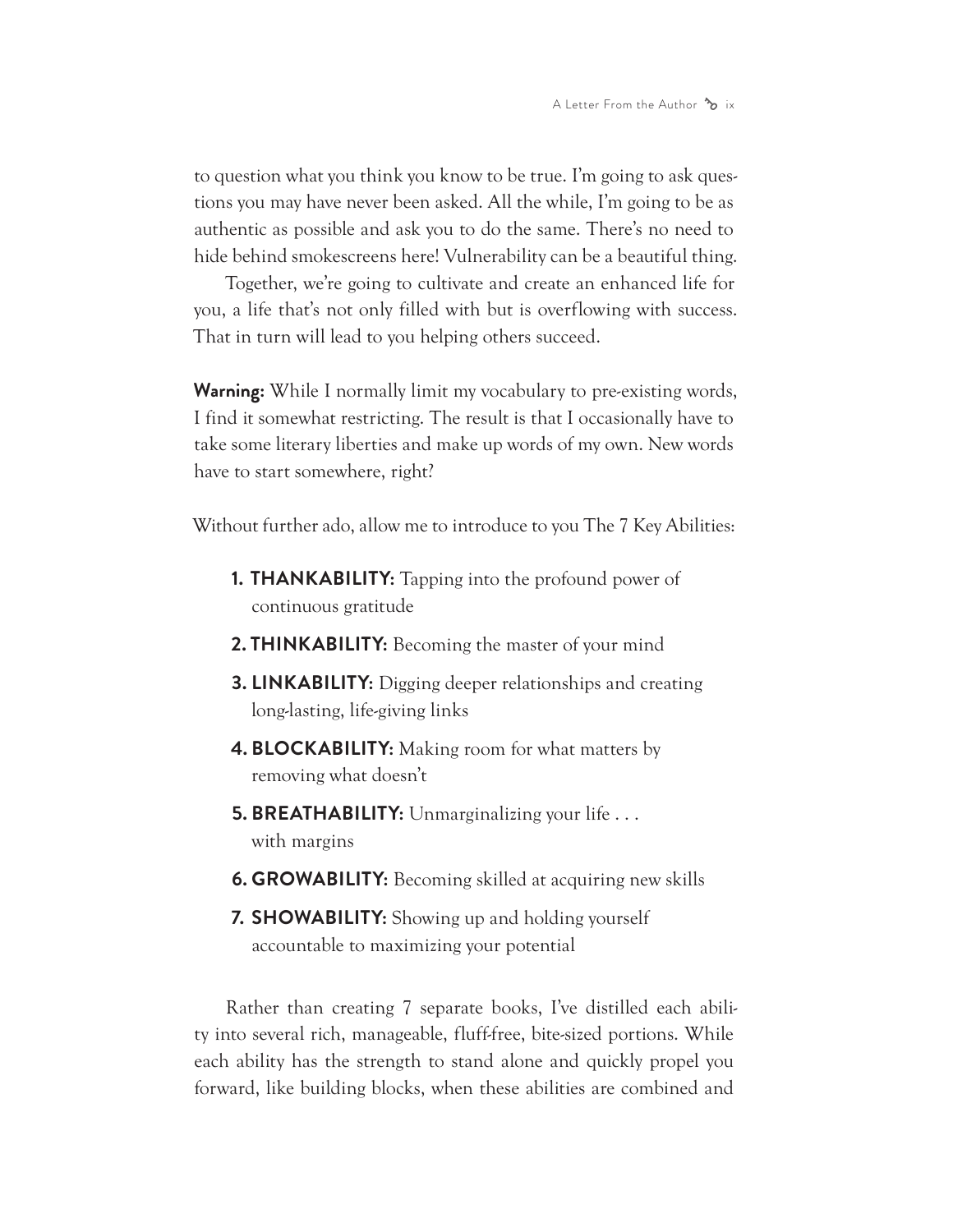#### x  $\sim$  The 7 Key Abilities

stacked together, they allow you to reach even higher heights*—*the highest, in fact. When you employ all of these abilities, you will have all of the necessary tools and ingredients to succeed 7 days a week.

#### **DISCL AIMER #1**

Be forewarned: there is a high probability you will take offense to some of the things I have to say. That's great! I'm glad. Read on regardless! If you don't agree, feel free to move on to the next section, but don't allow one simple disagreement to cause you to disregard all of the other sections. Whether or not you believe in God, a higher power, or whatever you want to call it, let's agree to pass on passing judgment. We're simply not going to see eye-to-eye on everything, nor should we expect to. No healthy relationship does. I encourage you to follow the sentiment of this famous quote by Richard Branson: "Take the best, leave the rest." If by the end of this book you're not satisfied it was well worth your time, I will never ask you to read anything else I've written ever again. Sound fair?

#### **DISCLAIMER #2**

There are three more disclaimers.

#### **DISCLAIMER #3**

There is a ton of research out there related to success. While I'm grateful for such research and its many interesting findings, I'm not interested in tediously dissecting studies, arduously formulating hypotheses, or writing a mind-numbing dissertation. Not this guy. This is meant to be a fun, easy, yet still meaty read! While some ideas I'll be sharing will hopefully blow your mind and be new to you, others may just be a refreshing review. Either way, I intend to shine a brighter light on how to have a life that is itself shiningly bright.

#### **DISCLAIMER #4**

There's only one more disclaimer.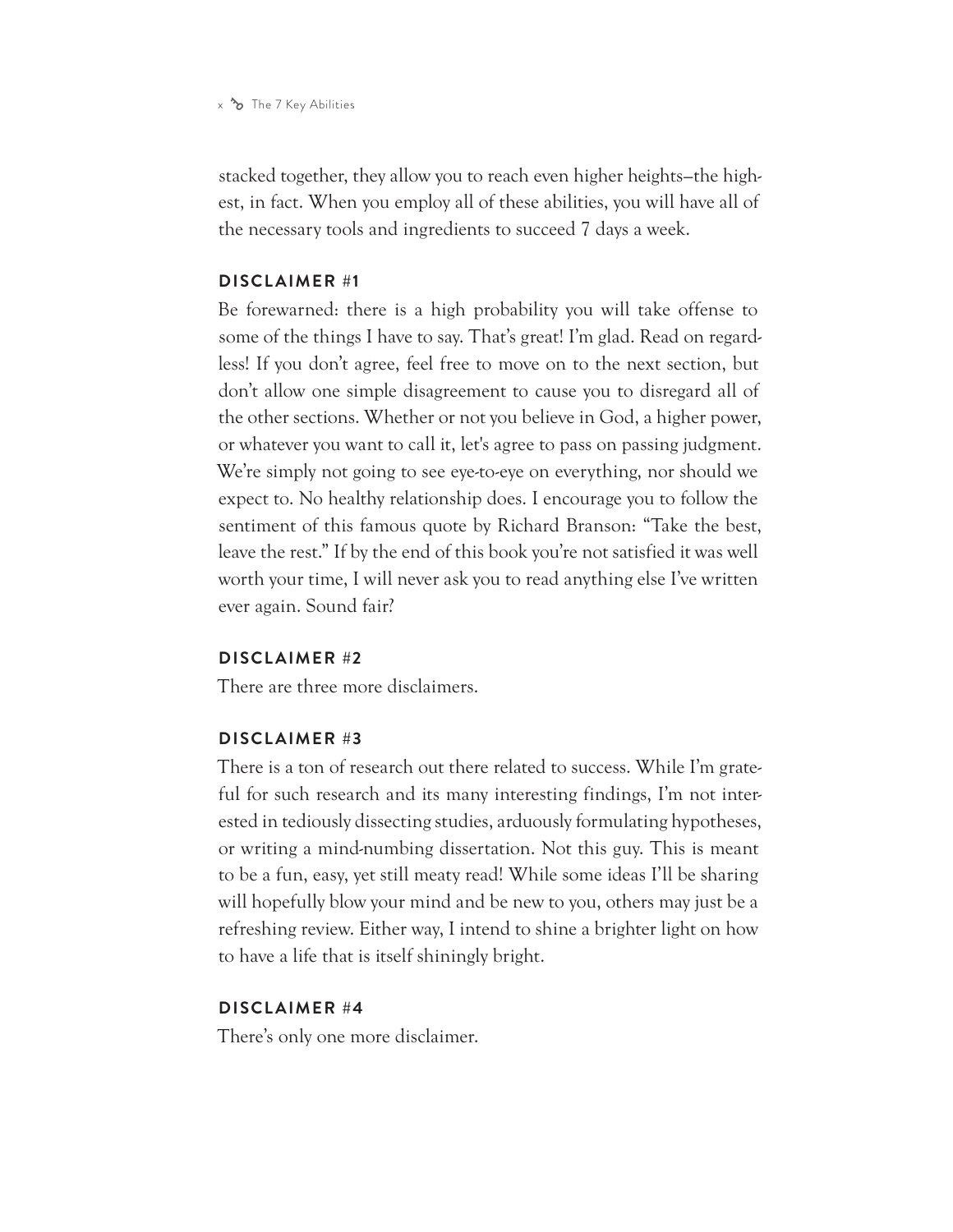A Letter From the Author  $\rightarrow$  xi

#### **DISCLAIMER #5**

I may not have an exhaustingly long list of credentials; I may not have authored several best-selling books (yet). But since when are credentials required to help others? I remember reading about Zig Ziglar, who—before inspiring millions—had a flash of brilliance and wrote his famous *See You at the Top* in just a matter of days. Overly qualified at the time he was not, and yet that book went on to change countless readers' lives. I'm not so bold as to say my book will do the same . . . I'm just bold enough to say this book can change *your* life.

Before you turn the page, if anyone ever tells you their book is a real page-turner, they are lying—your hand is the *real* page-turner. Let's hope this book inspires your hand to turn each page until you've reached the very last one. Shall we begin?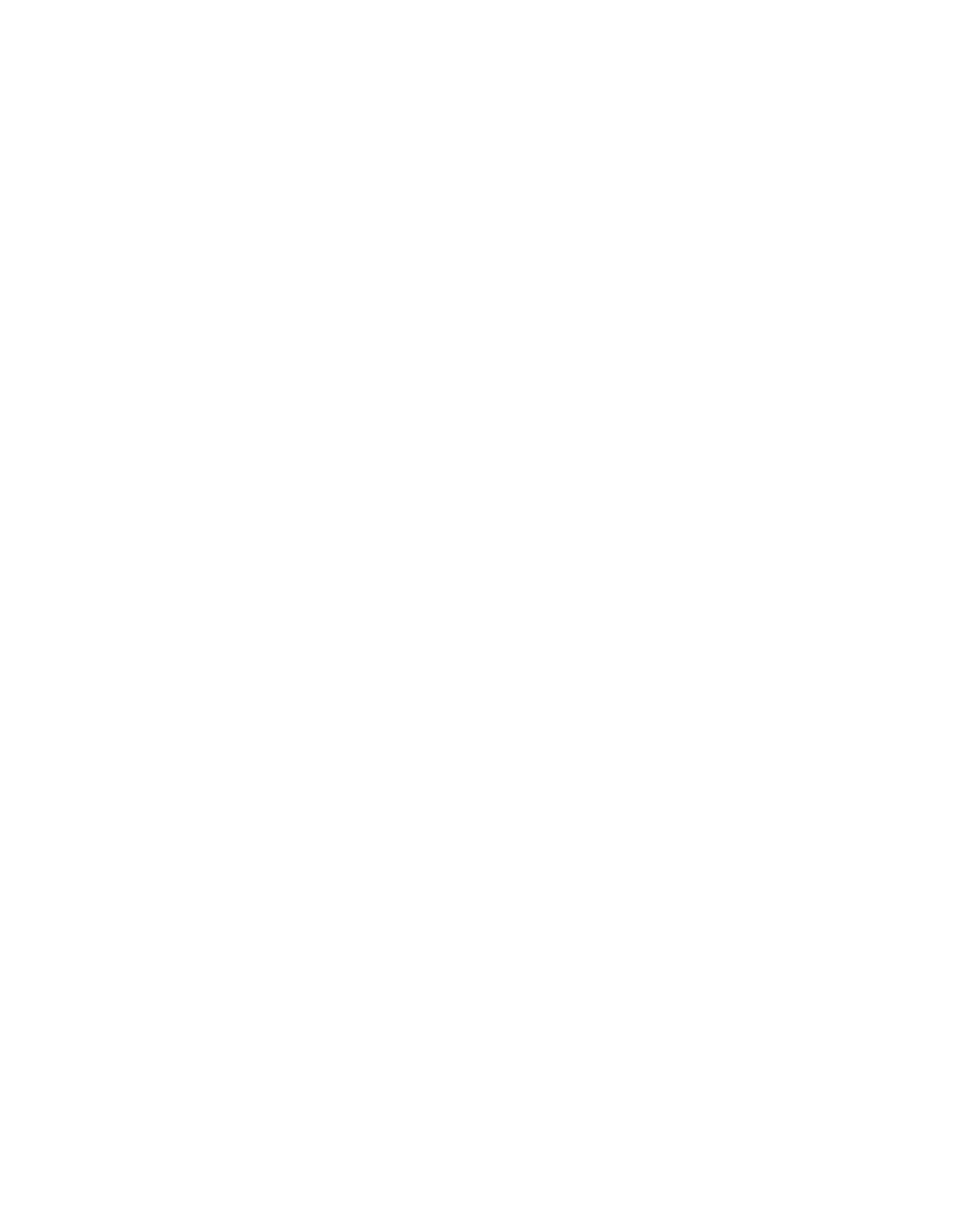## PART<sub>1</sub>

## THANKABILITY: **TAPPING INTO THE**

## **PROFOUND POWER OF CONTINUOUS GRATITUDE**

*"Gratitude unlocks the fullness of life. It turns what we have into enough, and more. It turns denial into acceptance, chaos to order, confusion to clarity. It can turn a meal into a feast, a house into a home, a stranger into a friend."*

**—MELODY BEATTIE**

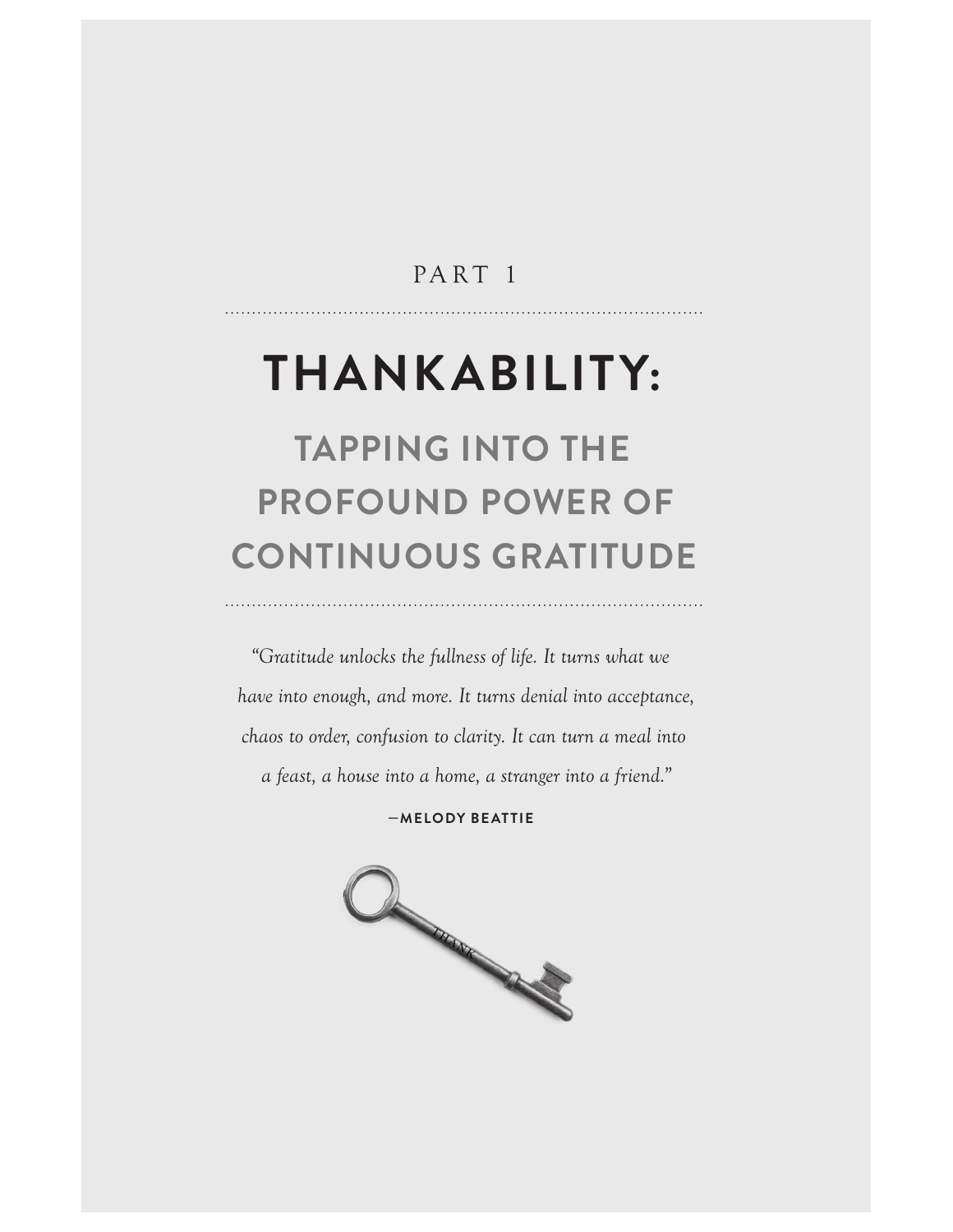CHAPTER 1

## ̾ **WHAT IS GRATITUDE?**

#### **RAGING RIVERS OF LIFE**

*Once upon a time, three young men were walking through the wilderness, when all of a sudden they came upon a huge, violent raging river. They knew there was no way they could get across on their own.*

*The first young man got on his knees and prayed, "God, give me the strength to make it across." POOF! Suddenly the young man had huge arms and strong legs, enabling him to swim across that river in just 2 hours.* 

*The second young man got on his knees and prayed, "God, give me the strength and the tools to make it across." POOF! From out of nowhere, a small boat appeared. He used it to row across the river in just 30 minutes.*

*The third young man got on his knees and prayed, "God, give me the strength, the tools, and the intelligence to make it across." POOF! God turned him into a woman. [Insert sound of ladies laughing hysterically and guys groaning here.] She reaches into her backpack, pulls out a map, hikes 5 minutes upstream, and crosses over the bridge.* 

Unsurprisingly, women find that joke a whole lot funnier than men do.

I share this story because*—*aside from the humor it holds*—*a powerful truth is hidden within. When we come upon a violent raging river in life, what's our natural response? Either we avoid it by turning back, or we try to cross it on our own without asking for anyone's help, let alone God's. None of those young men would have made it across had they not asked for God's help. Had they tried, they likely would have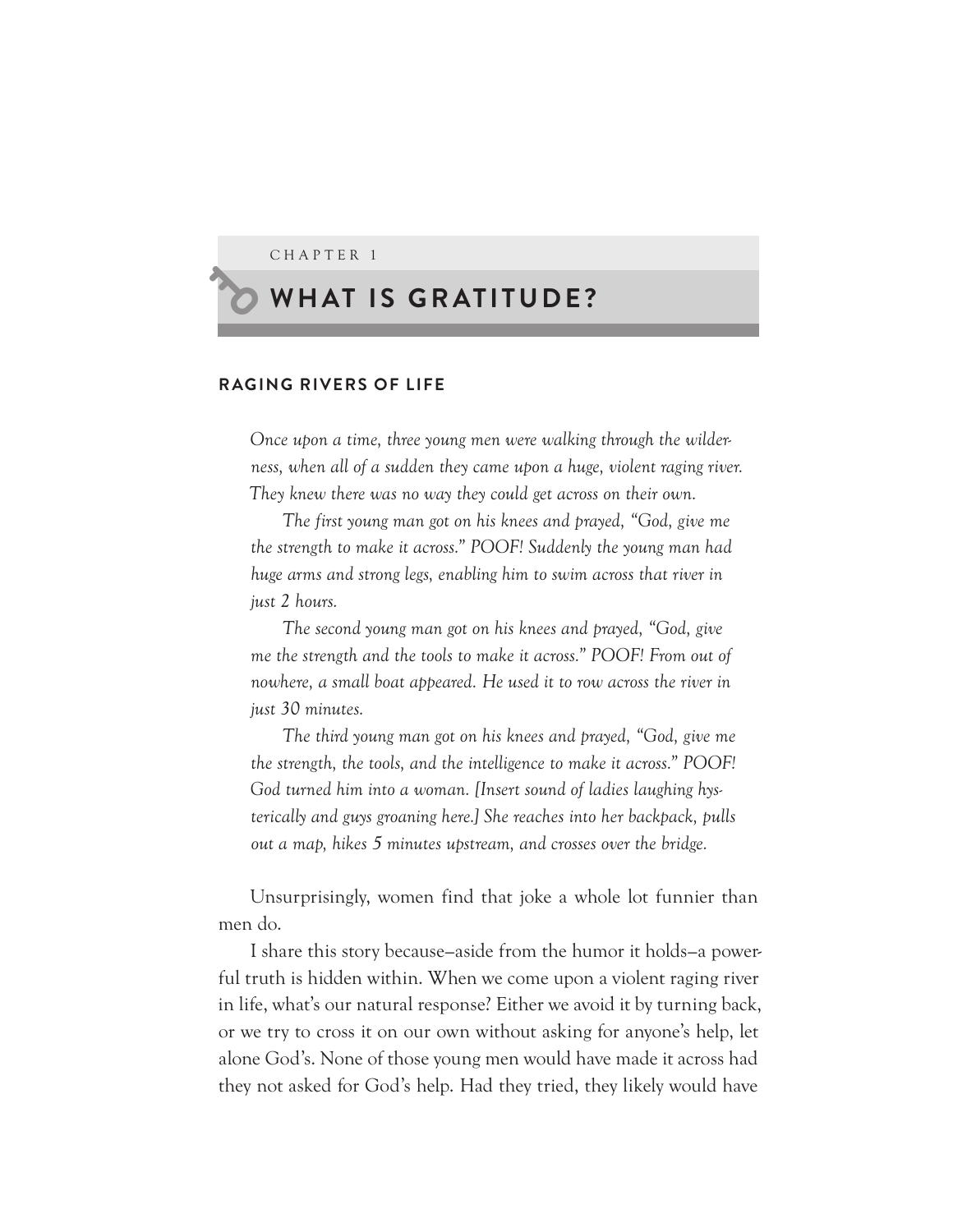drowned, which would have been a tragedy, because God had already provided a bridge for them. They just were not aware of it at the time.

There's a good chance you are currently facing a few violent raging rivers of your own. I have some good news! Whether you're dealing with a situation with no foreseeable solution or asking a question with an ever-elusive answer, you don't have to go it alone. Whether you believe in God or not, whether you can see a bridge right now or not, a bridge has been provided for you, too. Let's see if we can find it *together*.

#### **Key Ability #1**

The first ability you need to succeed 7 days a week is Thankability: the ability to tap into the profound power of continuous gratitude.

I wasn't always a grateful person—in fact, my first memory of feeling truly grateful wasn't until I was 15! That was when my two brothers and I could no longer live with our parents. My dad had to choose between us and his drug addictions, and he chose his drug addictions; my mom had to choose between us and her boyfriend, and she chose her boyfriend. My grandparents, however, welcomed us into their home with open arms. I remember feeling so grateful, because I knew they didn't have to let us live with them, but they did anyway. They chose us, and, for the first time, I chose gratitude.

Quick question: What *is* gratitude?

It's not a class in school (although I think it should be), and it's not just a matter of saying thank you. Have you ever heard someone say "Thank you!" followed by a big sarcastic grin? Sure, you have. We've all done that at one point or another. This comes from not understanding the meaning of gratitude.

We are all taught to *say* thank you, but few of us are taught to *be* thankful. As a kid, you know how it goes—you want something, and your parent says, "How do you *ask*?"

"Please."

"Very good. Here you go. Now what do you *say*?"

"Thank you."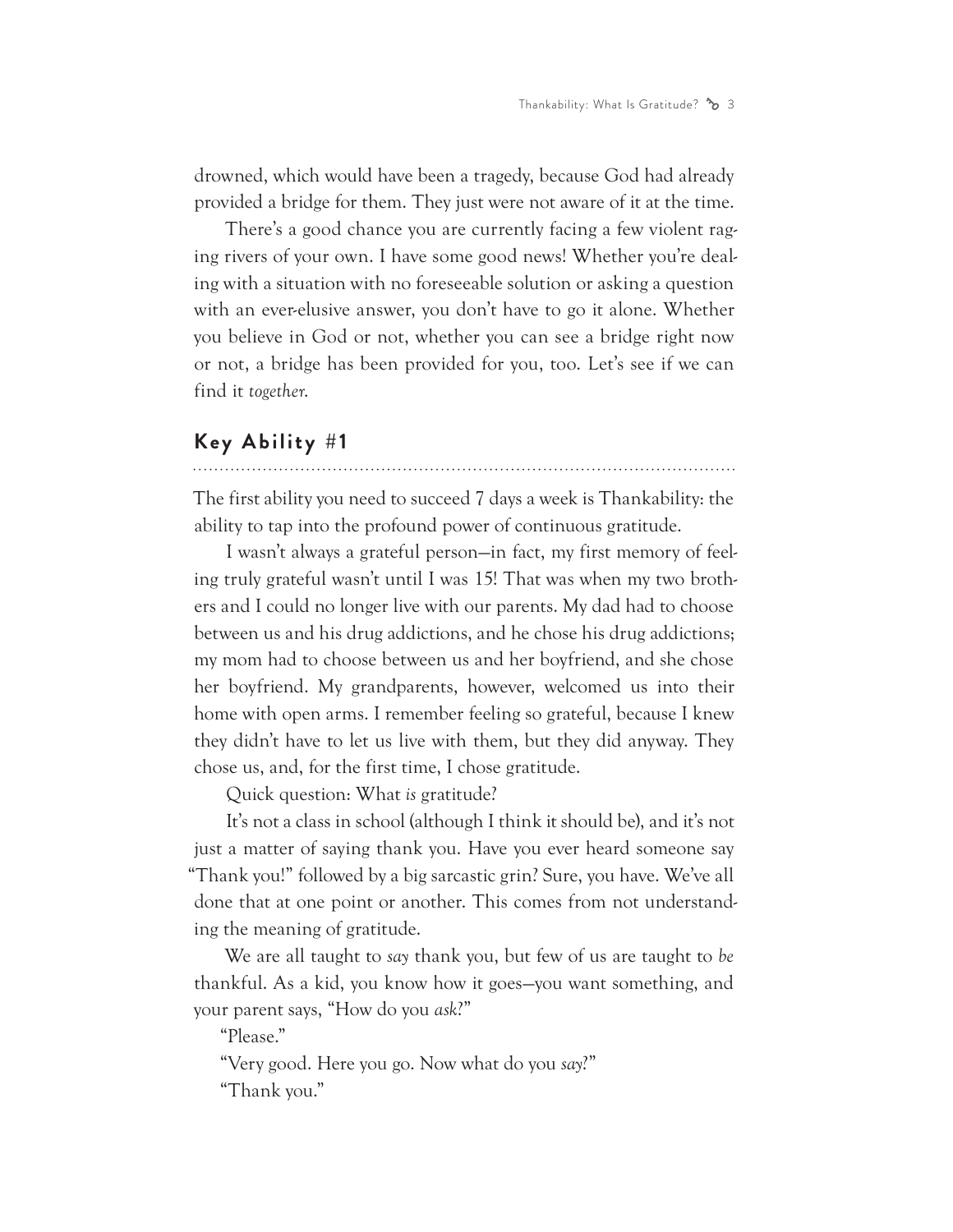"Very good. Now run along and make sure that gum stays in your mouth and not your hair this time. I do not want to have to shave your head again."

Simply *saying* thank you is nothing more than a learned response we mindlessly parrot to appease our parental units and seem polite half the time, you are probably not even thinking about what you are saying. But if you don't *mean* what you're saying, it means nothing and it does you no good.

Too often, gratitude is mistaken for thanksgiving, but gratitude is much more than thanksgiving. Giving thanks is an action. Gratitude is an attitude. Gratitude is a way of thinking. Gratitude is thinking thankful thoughts.

I once wrote this excerpt:

*"It may not seem as though, but you control what's on your mind. The kinds of thoughts you think lead to the attitude you find."*

While giving thanks is good, we must never stop there, because our goal goes beyond giving thanks. Our goal is *being* thankful. Our goal is regularly thinking and being filled with thankful thoughts.

Of the many ways gratitude can be described and defined, I like to compare it to an onion: as you open it up and breathe it in, it can bring you to tears. And like an onion, gratitude has many layers. Peel them away, and you discover the heart of gratitude, which alone has the power to reconcile the past and the future with the present. Ready yourself—this concept is huge! At its very core, gratitude appreciates what has been given, thankfully receives what is to come, and embraces the present, recognizing and celebrating everyone's God-given value (especially your own), which is of infinite and unsurpassable worth.

I will further unpack gratitude's core in the coming pages, but for now, keep that in mind as I introduce you to what I refer to as transformational truths.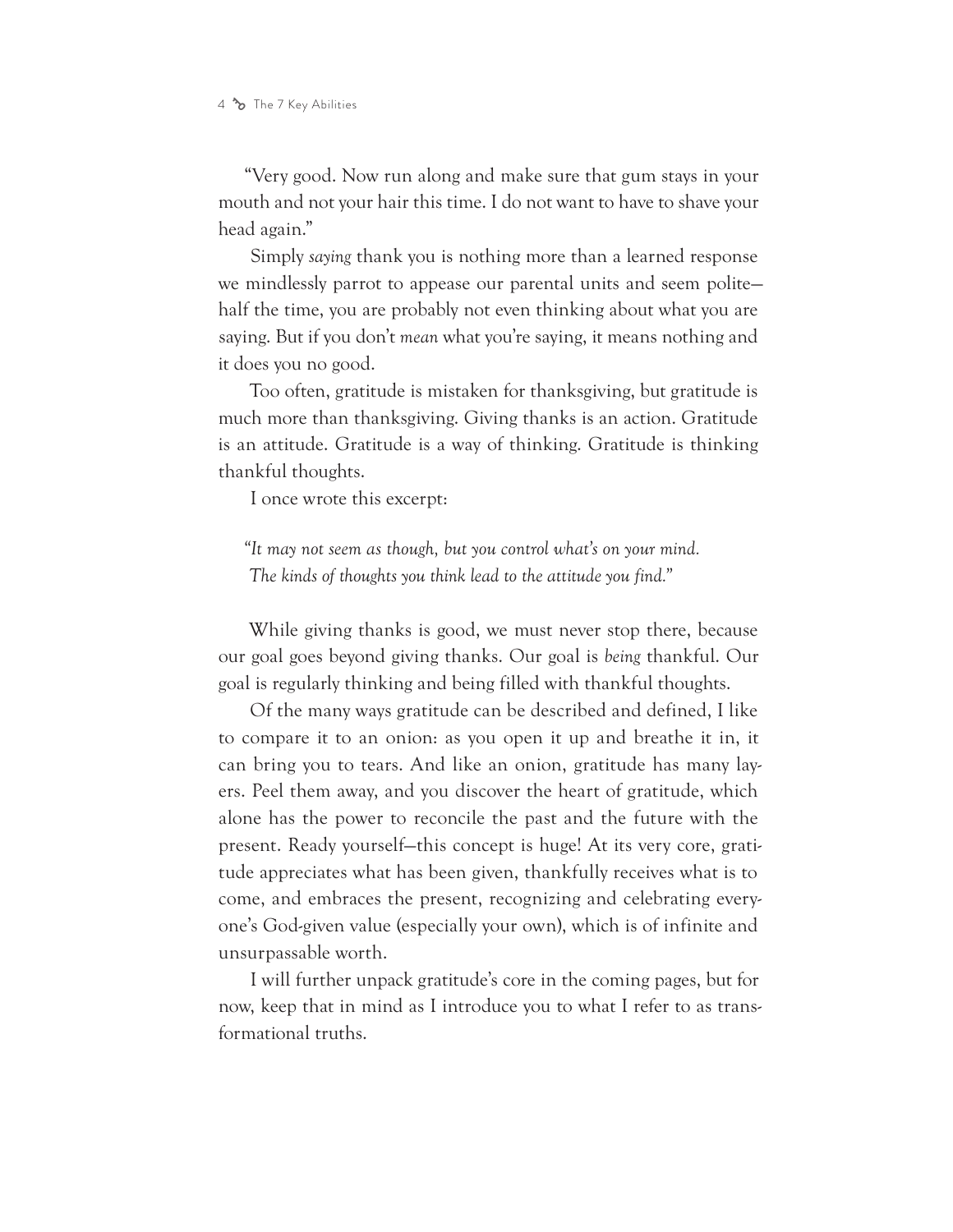Thankability: What Is Gratitude?  $\rightarrow$  5

**Transformational Truth #1:** Each moment, you have an opportunity to respond in one of two ways: with gratitude or without gratitude.

This simple piece of knowledge has forever changed my life, so it bears repeating. Each moment you have an opportunity to respond *with* or *without* gratitude. It's up to you. And because it's up to you, we come to transformational truth #2.

**Transformational Truth #2:** Gratitude is a choice.

You may be thinking, *Well, if that's true—if gratitude really* is *a choice why don't more people respond with gratitude?* That's a fantastic question. I wholeheartedly believe the answer is that people don't respond with gratitude because they don't know they can. They were never taught that they could or how and why they should. It is a skill most people have yet to learn. Let's be honest—gratitude is not often seen, and because we all learn by example, we don't have many examples to rely upon. But even so, not having those examples of gratitude does not mean it is not an option. It is always an option! A readily available, viable option. Since it's a way of thinking, gratitude is not dependent on outside conditions. *Gratitude is available to anyone at any place at any time!*

I just have to say it again: gratitude is a choice. It's not a one-time event, it's an ongoing process. It's a way of life.

## **A Handy Exercise**

My friend Hal Elrod is the perfect example of gratitude being a choice. Years ago, after being hit head-on by a drunk driver, he was pronounced dead at the scene. Luckily, though, that was not the end of his story. With the help of paramedics, he was revived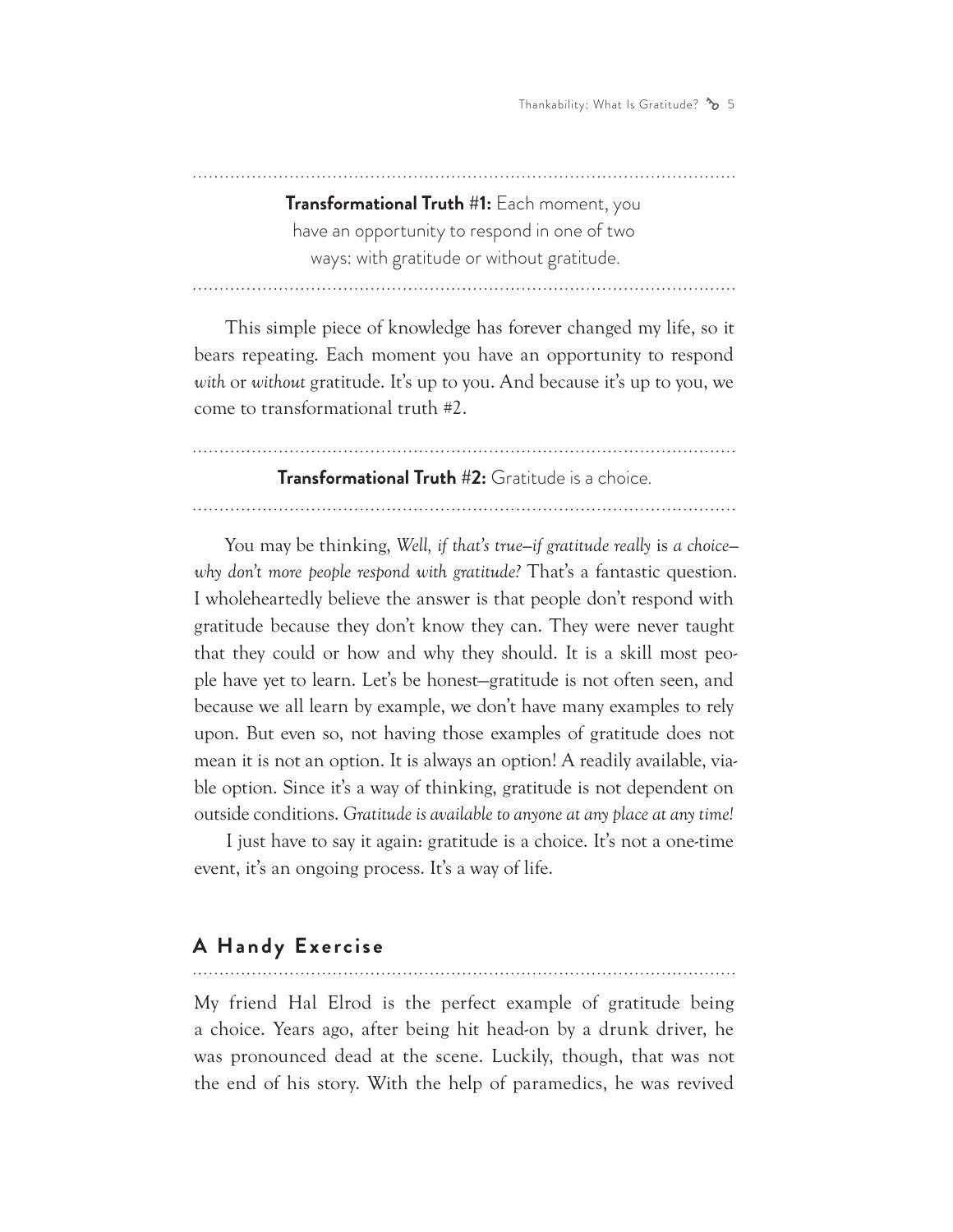and miraculously survived. After coming out of a six-day coma and months of rehabilitation, not sure that he would ever walk again, Hal had a decision to make. Given his situation, bitterness and self-pity looked pretty tempting. He could have easily chosen either. But he didn't—he chose gratitude. Consequently, the doctors said it was his attitude of gratitude that led to his speedy recovery. Since then, Hal has become a best-selling author, highly-sought-after speaker, and an utter inspiration.

For an entire year, I had the honor and privilege of calling Hal my accountability coach. During one of our sessions, he introduced me a mind-altering exercise—when I completed it, a paradigm shifted for me that day. Hal asked me to do what I'm now going to ask you to do. Will you please stick out your hands and look at your palms? Now imagine there's a list on each hand.



The list on the left hand is everything you could complain about. Go ahead and brainstorm some items that could go on that list. The complaints can be major or miniscule; it doesn't matter. It should look something like this:

- **1.** It is too hot outside.
- **2.** It is too cold outside.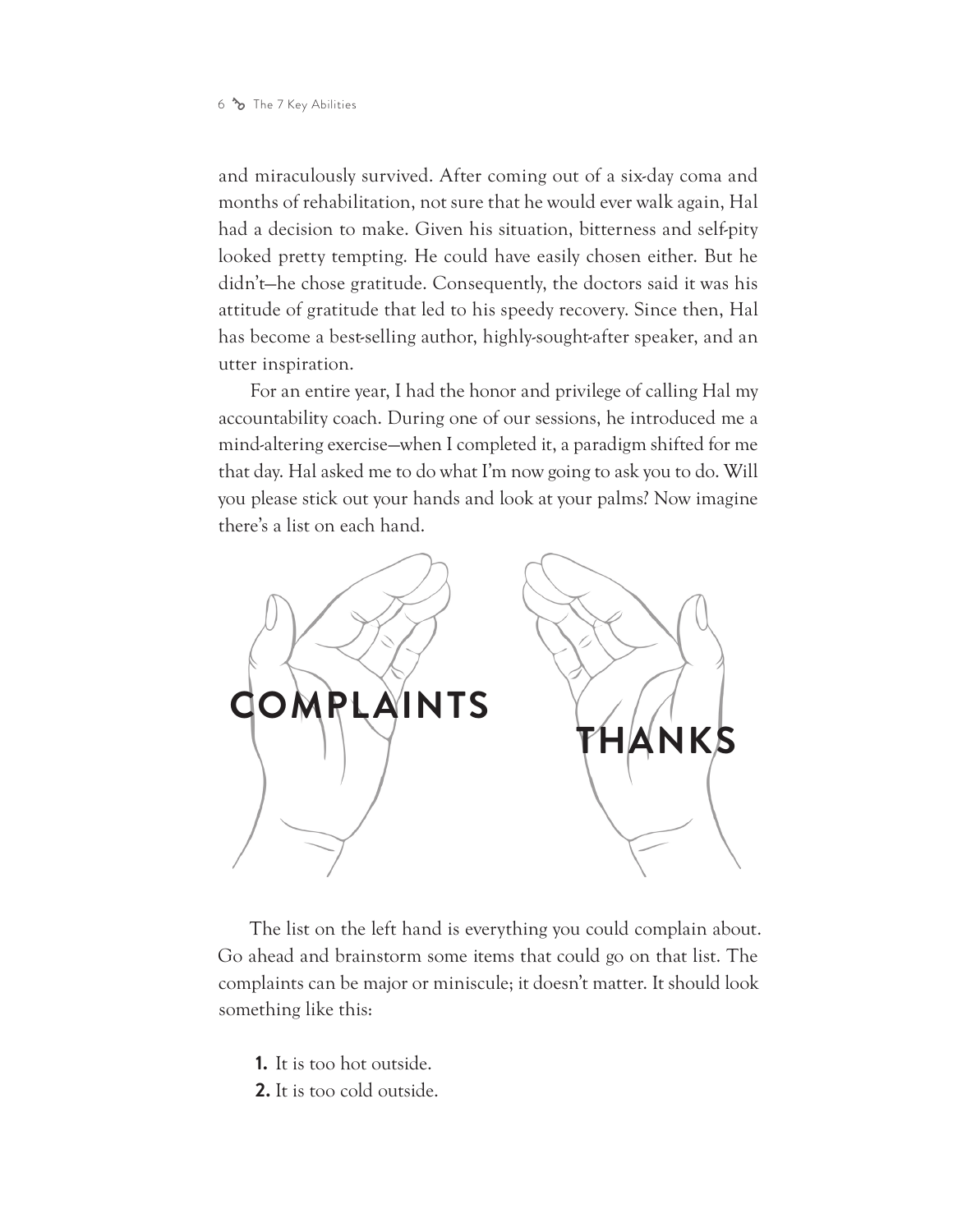**3.** I don't have enough money in my bank account.

**4.** So-and-so is impossible to get along with.

**5.** I can't find my lucky pair of underwear.

The list on the right hand is everything you could be thankful for. Take a moment to brainstorm some thoughts for that list.

**1.** I have a family who loves me.

**2.** I have clean water to drink.

**3.** I have food to eat.

**4.** I have shelter over my head.

**5.** I have more than one pair of underwear.

Were you able to visualize the two lists? Great. You can put your hands down now. If you had enough time on your hands (pun intended), you would find that each of those lists has the potential to be endless.

Here's the takeaway: Hal told me that*—*at any given moment*—*I have a choice. I can focus on things to complain about . . . or I can focus on things to be grateful for. I can look at the list on my left hand . . . or I can look at the list on my right hand. It's completely up to me. And it's completely up to you! You, too, get to choose which hand you focus on.

Which hand do you focus on the most?

Next time you feel like possibly complaining, remember this handy exercise and ask yourself, *Which hand am I focusing on?* 

**Gratitude is a choice, the ultimate response to life.** When you begin choosing gratitude, you begin making the most out of your moments, because gratitude makes each moment more meaningful. Those are the moments you look back on and think: *Yes, life is worth living!*

To choose gratitude, it helps to know why you would want to.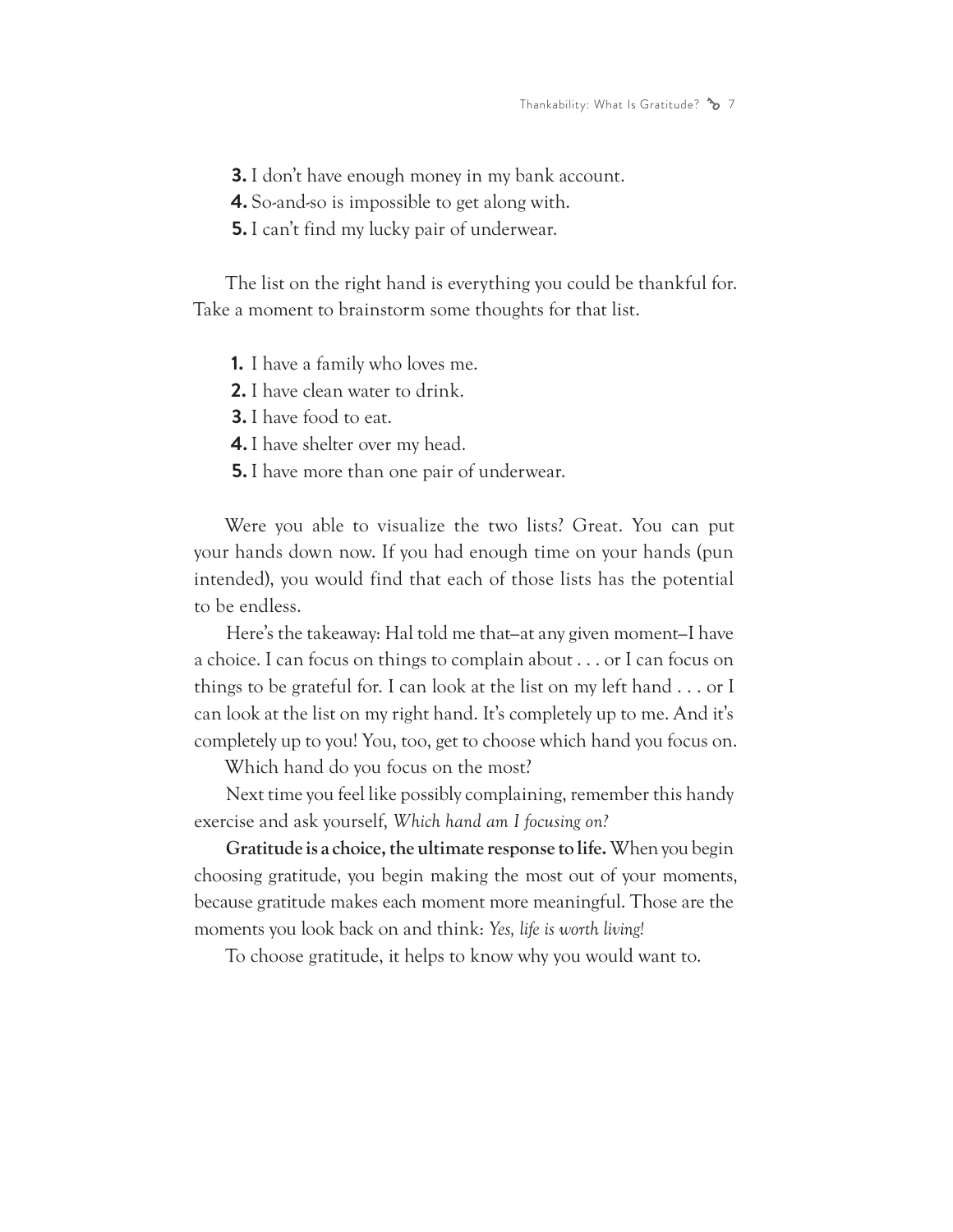#### CHAPTER 2

## **WHY CHOOSE GRATITUDE?**

Why choose gratitude? That is a valid question. However, a better question to start with is this: Why *not* choose gratitude?

Point-blank, why don't you choose gratitude? Because you have chosen something else. It's as simple as that. Whether done intentionally or not, if you don't choose gratitude, you've chosen something else. While "something else" can be anything that gratitude *isn't*, the three most common "something elses" are Discontent, Entitlement, and Fear.

Those three culprits make sense considering the media these days. The nightly news spoon-feeds us fear, while advertisers seem to say that we deserve the world and that nothing we have is good enough. Talk about an unhealthy helping of entitlement and discontent! And we eat it up.

With that in mind, let me ask the question again: Why choose gratitude? I'll give you four reasons: 1) to dissolve discontent, 2) to extinguish entitlement, 3) to furnish freedom from fear, and 4) to improve your overall well-being, which in turn will improve every area of your life!

#### **Dissolving Discontent (Curbing Complaining)**

*"If you don't like something, change it. If you can't change it, change your attitude. Don't complain."* —MAYA ANGELOU

Let's define discontent. Simply put, it's lacking contentment. What's contentment? Only the merging of two of the most beautiful things in existence: peace and joy! In other words, discontent is devoid of peace and joy. This results in complaining.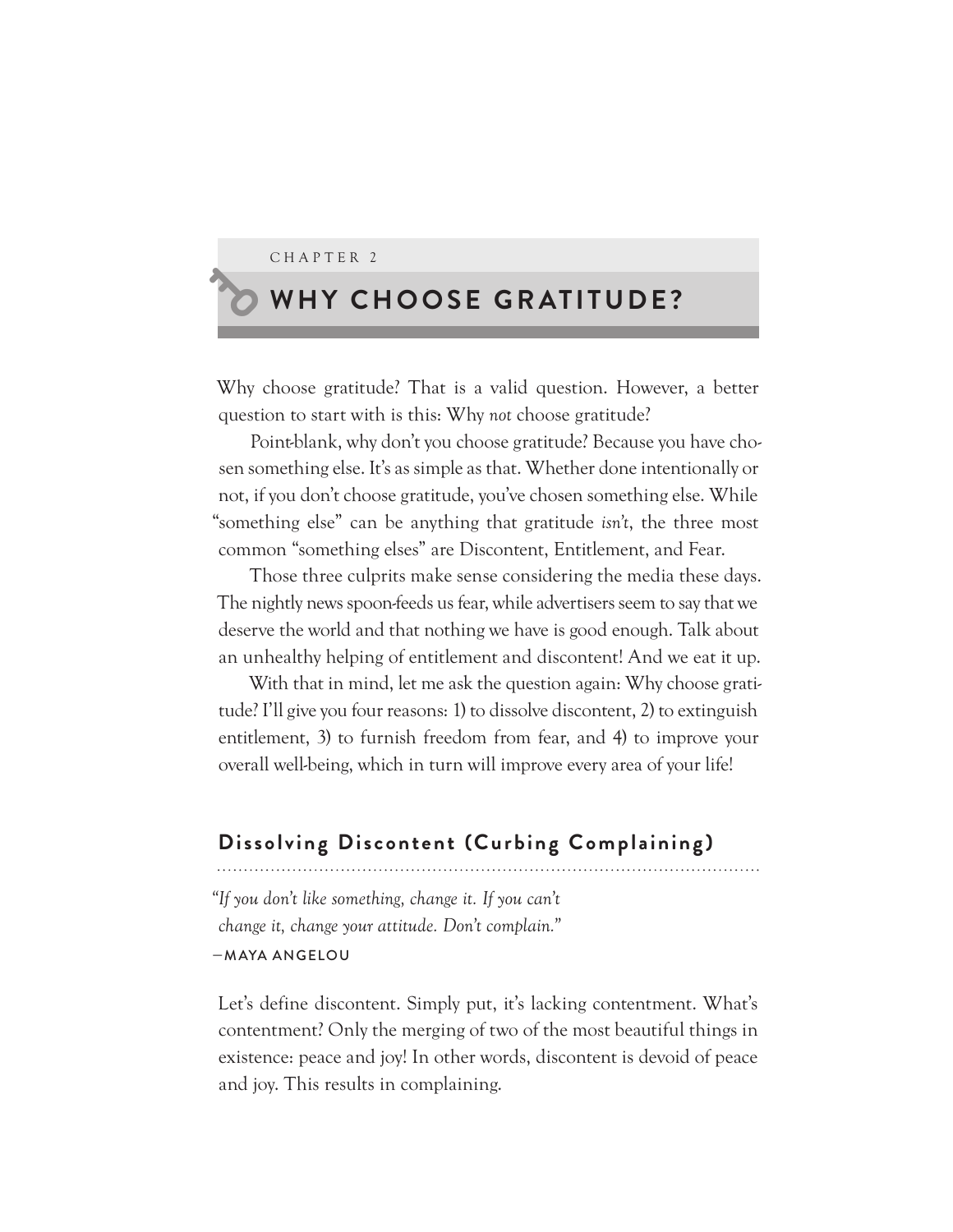In his book *A Complaint Free World*, Will Bowen describes a complaint as "talking about things you do not want rather than what you do want. It's a complaint if you want the person or situation changed. Directing a comment to someone who can improve your situation is not complaining. Berating others or lamenting your circumstances is."

At the risk of sounding like a hypocrite, for just a moment, I'm going to complain about complaining. Complaining sucks. The more you complain, the less happy you become. Some may say, "Well, the reason I complain is because I'm unhappy. If I weren't so unhappy, I wouldn't complain as much."

I want to challenge that line of thinking. In reality, the real reason you are unhappy might just be that you are ungrateful. Here's what I mean: some people spend so much time complaining that they don't have time to be grateful—instead, they wind up manifesting unhappiness and discontent. On the flip side, when you fill your life with thankful thoughts, you don't have time to complain.

This is not to say you should never complain, but do so sparingly. *Never express dissatisfaction without offering some sort of solution*. For example, rather than just saying "This sucks!" say "I wish there were a way to [fill in the blank]."

*To dissolve discontent, start to cultivate contentment. Curb complaining by growing in gratitude. Focus less on what you don't want and more on what you*  do *want.* As you shift your mindset, peace and joy will surround you.

## **Extinguishing Entitlement**

You are formally invited to a life-changing event! A shift, if you will. A shift in what? Your way of thinking. Your depth of perception. Your overall attitude.

Extra! Extra! Read all about it! *It's all extra*.

Do you wonder what it would feel like to win the lottery? It might not feel like it, but you already have! If you can afford to live on more than \$10 a day, you're already among the top 20% of the wealthiest people alive.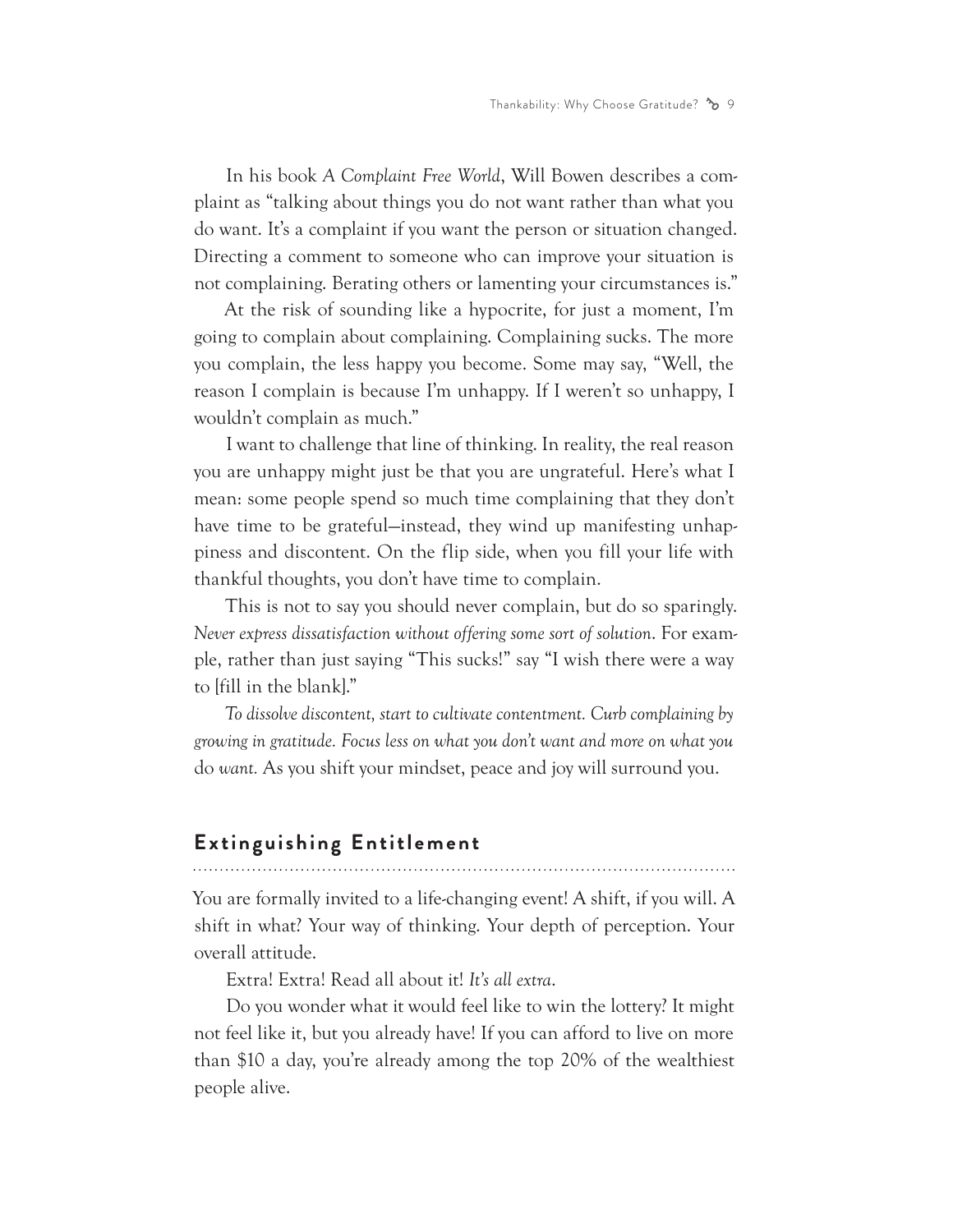Enter entitlement. When we're unable to appreciate *anything*, we take *everything* for granted. That's entitlement. But the truth is, no one is entitled to anything . . . yet entitlement is becoming an epidemic. It's spreading like wildfire. More and more people believe things should almost always go their way and that somehow a good life is *owed* to them.

This way of thinking is not only crazy, it is destined to disap-

To extinguish entitlement, begin seeing every enjoyment as an extra unexpected gift, a welcome surprise, a breathtaking bonus.

point. It sets you up to be upset. Entitled thinking needs to be extinguished! Things are not always going to go your way, nor should they. Life doesn't *owe* anyone anything. No one is guaranteed tomorrow. In fact, no one is even guaranteed the rest of today. You didn't do anything to *deserve* life, to be alive. And yet, here you are. Life has been given to you as a gift! Any experience is *extra*.

To extinguish entitlement, **begin seeing every enjoyment as an extra unexpected gift,** a welcome surprise, a breathtaking bonus. Acknowledge that you are entitled to nothing and that it's all extra. With an It's-All-Extra attitude, your seemingly ordinary life soon becomes *extra*-ordinary . . . that is, extraordinary!

I am inviting you to shift from an attitude of entitlement to an attitude of gratitude, from expecting to accepting. Instead of *expecting* things to go your way and getting upset when they don't, begin *accepting* things as they come and giving thanks as often as you can.

### **Furnishing Freedom from Fear**

From time to time, we are all foolishly fooled into choosing fear over freedom. But imagine for a moment if fear and anxiety were no longer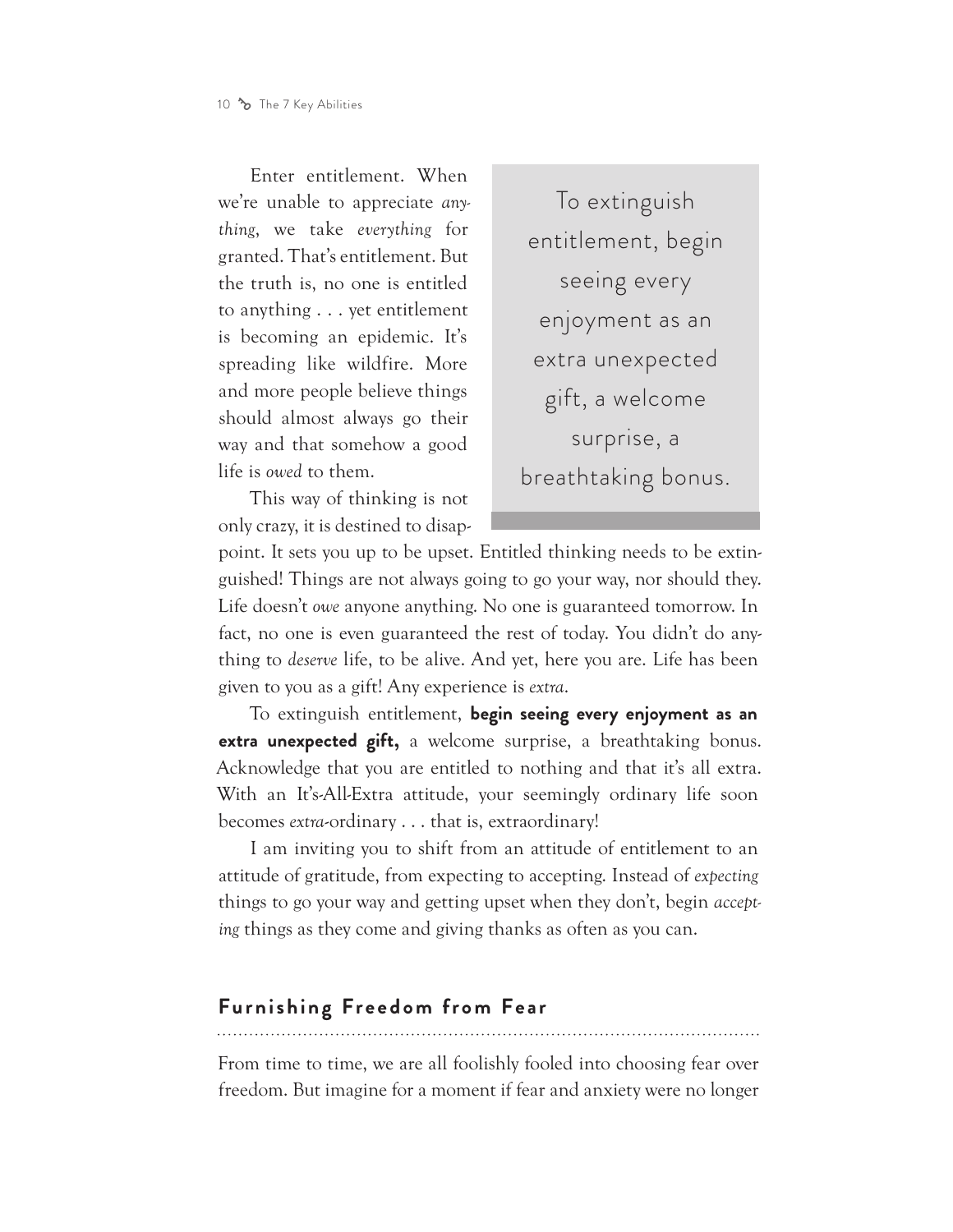an issue for you. Think of all that you could do! Fortunately, *once you understand fear, you have nothing to be afraid of*.

Let's get clear on fear. While it's instinctual, it's also learned. Regardless, most fear falls under the category of perceived threats. The pivotal word here is "perceived." Our ancestors had good reason to fight off an attacking animal, flee from a hangry hippo, or freeze when hearing the sound of a snake's rattle. Long ago, those where legitimate threats. If our "fight-or-flight" survival mechanism didn't kick in, we were at serious risk of death. But these days*—*unless you are living in the wild*—*that is just no longer the case. Most things we fear are nowhere near life-threatening. We simply *perceive* them to be.

#### **CRASH COURSE ON FEAR**

"Jeffrey, STOP!" my mom shouted as I pushed the pedal even harder. That was followed by "I can't believe you did that!"

I was 13 years old when my mom gave me permission to drive us to the local bank just up the road. After getting us there in one piece, all seemed well in the world . . . until it was time to leave. While backing out, instead of slamming on the brake, I panicked and accidentally slammed on the gas! The poor car waiting for our spot in the parking lot never had a chance. *SMASH!* My first crash.

I couldn't believe it. My mom couldn't believe it. The guy I rammed into couldn't believe it. It was unbelievable.

"What the hell was that!" the man said as he attempted to assess the damage. "This isn't even my car! It's my father-in-law's car. He's going to kill me. I was finally earning his trust!" His voice began to fade as he was overtaken with concern. I felt horrible.

Thoughts sped through my mind as my heart nearly exploded from my chest. *There goes my chance at a normal life. It's all over now. Handcuffs. Prison. That's all that's left for me. I've gotta get out of here!* 

My flight response kicked in, and I ran into the nearby grocery store to hide. After what seemed like an eternity (which in reality was however long it took for them to exchange insurance information), my mom came to get me. Somehow, she had convinced the distraught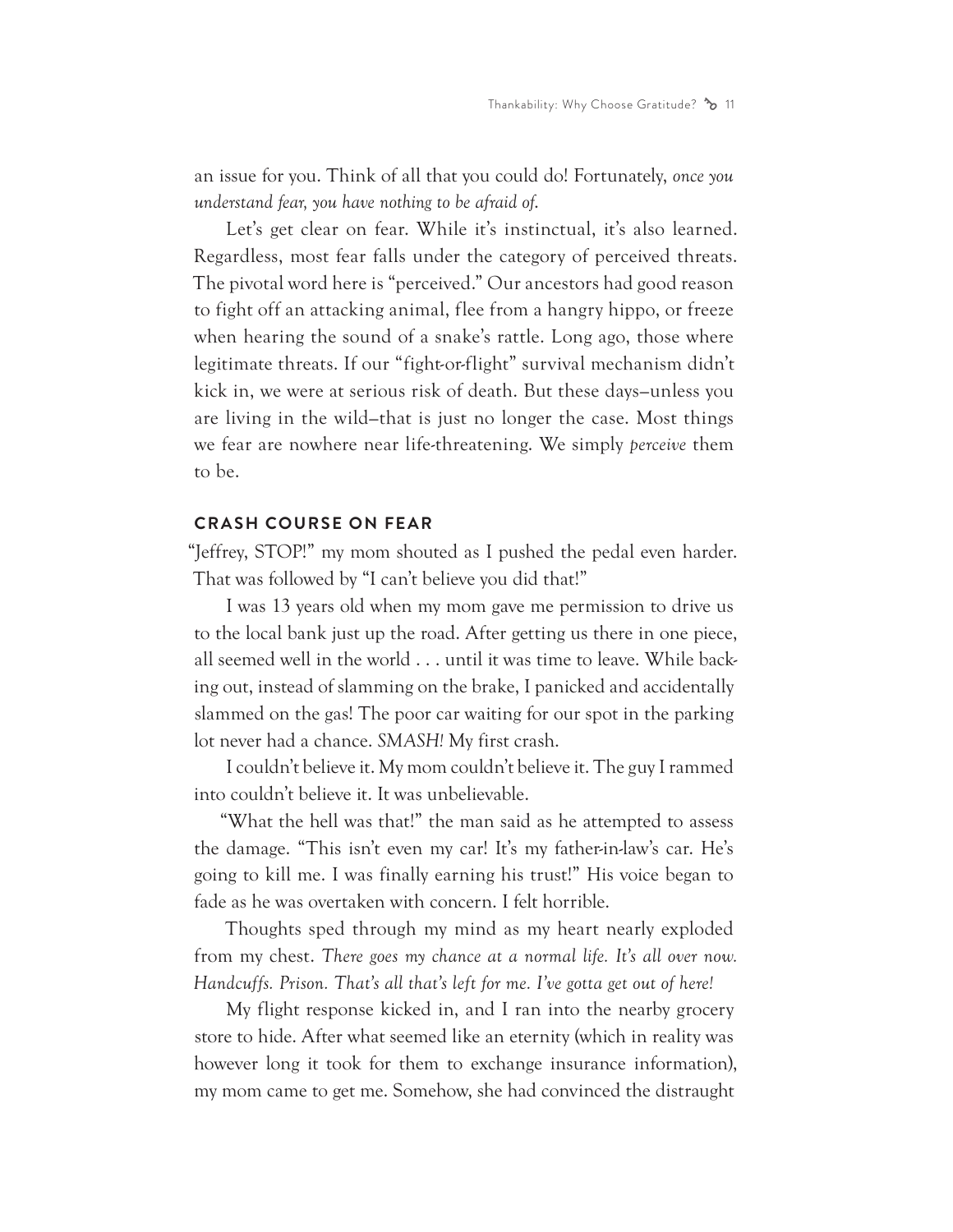driver she had been the one driving. Things didn't turn out nearly as bad as I had thought they would.

The point is this: our minds are continuously playing out worstcase scenarios almost all day long. We've become experts at it. And even though reality rarely reflects those worst-case scenarios, our imaginations often cook up nightmarish meals that are almost impossible to digest. What's the worst part about all of this? Our insides can't tell the difference between imagination and reality, so it's as if we really *are* experiencing that nightmare over and over again. The same thing happens when we replay a bad memory: our brain tells our body it's actually happening. (As if it's not bad enough that it actually *did* happen to us once . . . ) No wonder we are so anxious.

But watch what happens when we shift our focus!

#### **THUMBS-UP FOR FOCUS**

What do you know about focus? For the next minute, remove all of your distractions and just focus on this exercise on focus.

Look around the room and pick an object to focus on that is at least 10 feet away. Got it?

- **1.** Now, with your thumb up, stick out your fist and point it directly at that object so it almost disappears behind your thumb.
- **2.** Next, without moving your hand, focus on your thumb for a few seconds. Watch how everything behind it begins to blur.
- **3.** Now keep your thumb there, but focus on the object for a few seconds. Watch how your thumb begins to blur.
- **4.** Lastly, try as hard as you can to focus on your thumb and the object at the same time.

How did it go? Did you notice anything interesting? The point of this exercise is twofold.

- **1.** You cannot focus on more than one thing at a time.
- **2.** When you focus on one thing, everything else becomes a blur.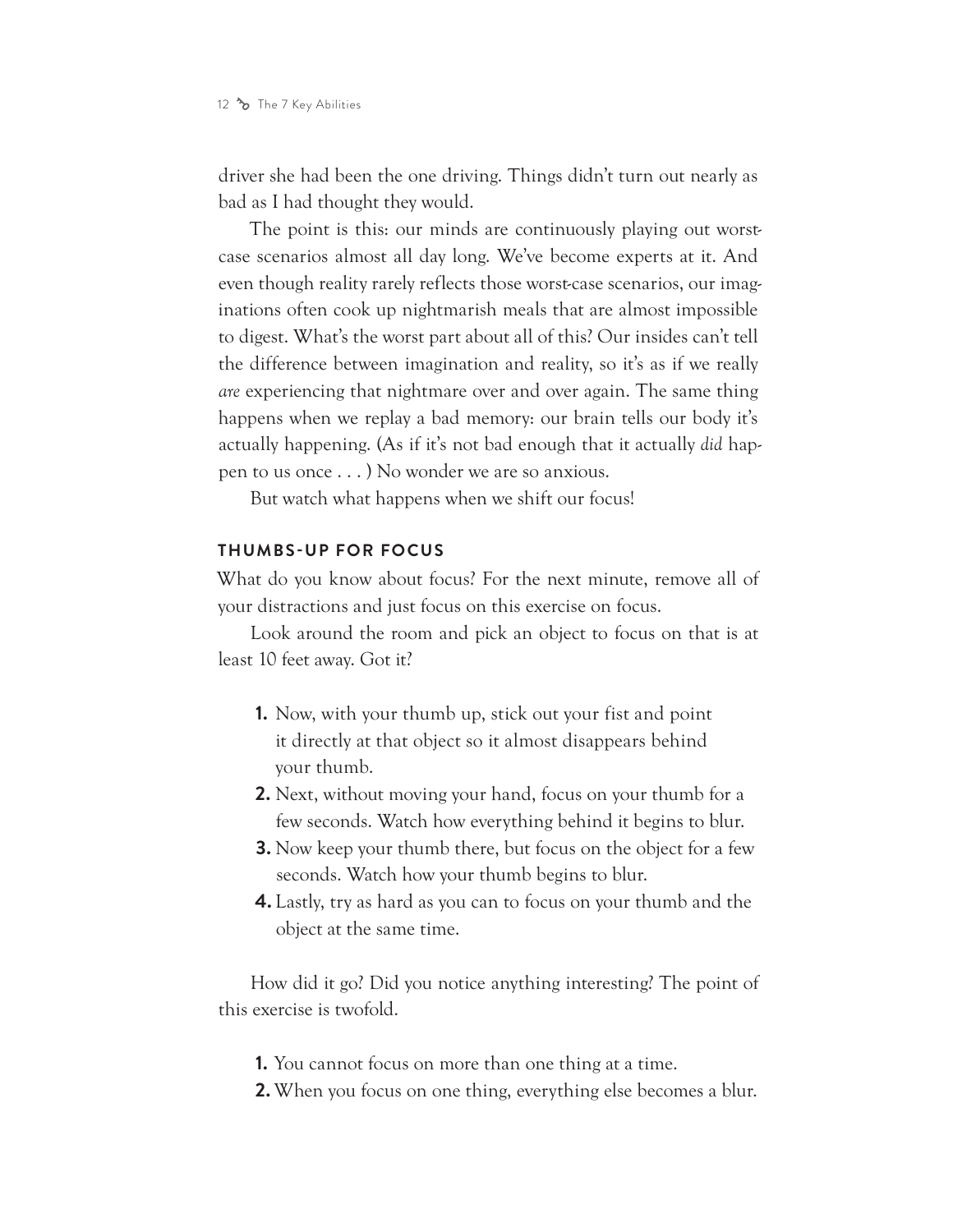Guess what? Gratitude and fear are mutually exclusive. You cannot experience fear and gratitude at the same time. If you are filled with worry, full of anxiety, or focused on fear, gratitude is literally out of the picture; when you are focused on fear, you cannot focus on gratitude. But now for the good news: this works both ways. If you focus on gratitude, you cannot focus on fear! Which leads to one of gratitude's greatest benefits, namely that when you choose gratitude, you experience freedom from fear.

**Transformational Truth #3:** When you choose

gratitude, you experience freedom from fear!

*"When you are grateful, fear disappears and abundance appears."* —TONY ROBBINS

Choosing gratitude furnishes freedom from fear! In addition to science, Scripture even backs this up. This is my paraphrase of Philippians 4:6-7: Do not be anxious about anything, but pray about everything*—***with gratitude***—*and you will experience God's unfathomable peace.

(Side note: Did you know that anxiety and excitement manifest identically? In other words, your body can't tell the difference between the two. However, if you're like me, you much prefer excitement over nervousness. With this in mind, the next time you're feeling nervous, simply replace the words "anxious" or "nervous" with "excited." Rather than think *Boy, oh boy, am I nervous*! think *Boy, oh boy, am I excited!* The change is subtle, but the resulting difference is not.)

Allow fear to fade out of focus. As you grow in gratitude and choose it more and more, you experience fear less and less. With gratitude in your future, fear becomes a thing of the past.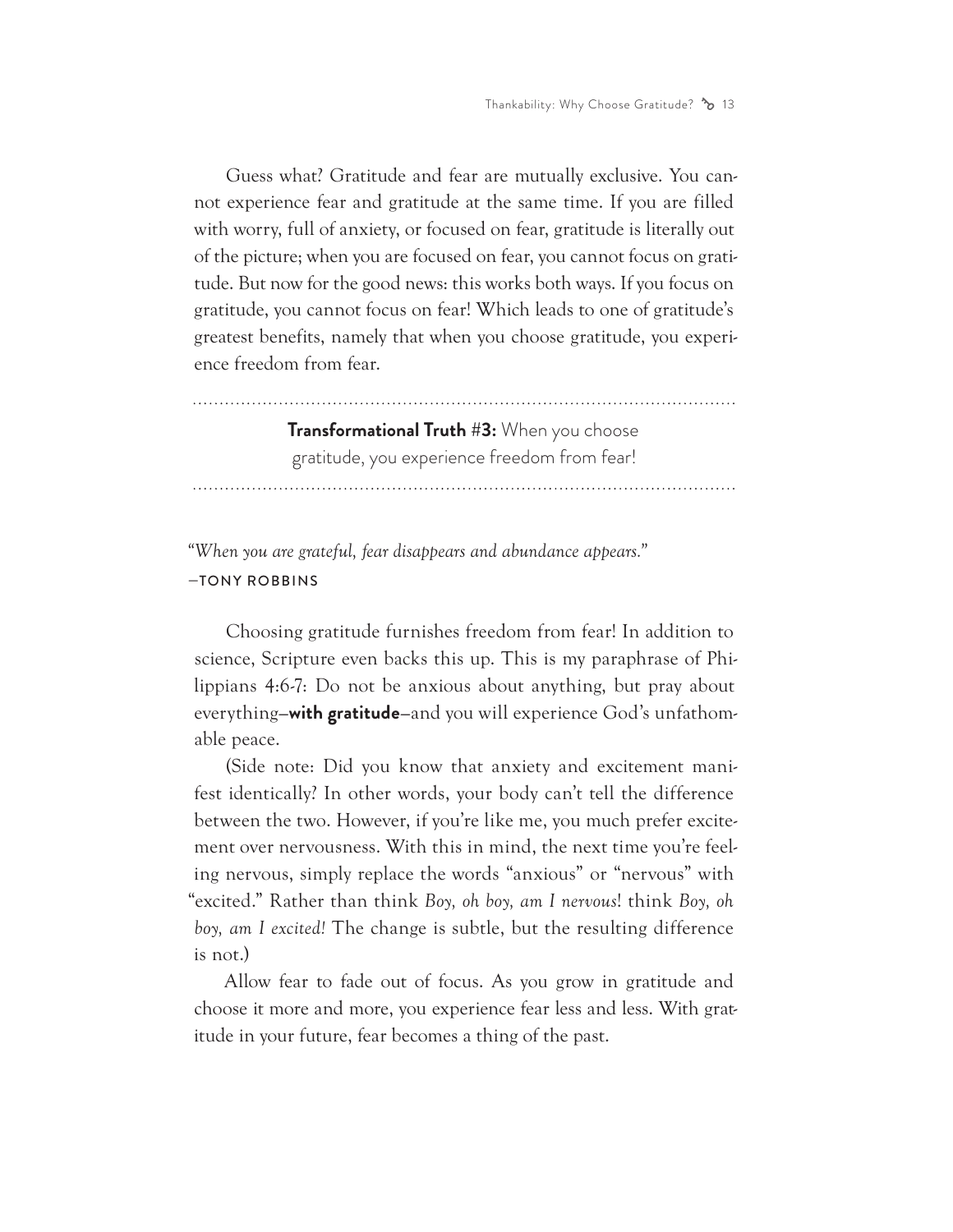## **Improving Overall Well-Being**

While it's true that it has the power to extinguish entitlement, dissolve discontent, and furnish freedom from fear, the mere act of choosing gratitude goes well beyond that.

Roughly 2,100 years ahead of his time, the Roman philosopher Cicero proclaimed, "Gratitude is not only the greatest of the virtues, but the parent of all others." What he meant is that by choosing gratitude, you give birth to all the other virtues in your life: as you grow in gratitude, you grow in love, patience, kindness, joy, etc. A pretty hefty claim, sure, but science is beginning to prove how true that claim is. Multiple studies have established multiple links between gratitude and well-being, confirming that gratitude plays a major role in—to name a few outcomes—overcoming trauma, improving one's self-esteem, reducing depression, and increasing happiness.

As one of the world's leading experts on the topic, Robert A. Emmons, PhD, shows how almost every aspect of a person's well-being improves with gratitude, including relationships. To support that claim, in *The Trust Edge*, David Horshager writes that "Gratitude is the most attractive trait a person can have!" When transferred from one relationship to another, the benefits of gratitude are seemingly endless. Don't believe me? Google "studies on gratitude" and see for yourself.

**Warning:** What you are about to read may come across as comical (as it should) but to ensure that I am not held legally liable for any accidental overconsumption of gratitude, you should know I do not practice medicine, nor am I a licensed physician.

Now, imagine stumbling upon a late-night infomercial that goes a little something like this:

*"Would you like to get a better night's sleep? Would you like to make more friends? Would you like to live longer, be healthier . . . heck, be happier? Have we got the solution for you: gratitude! Simply choose it in the morning, choose it throughout the day, and choose it before*